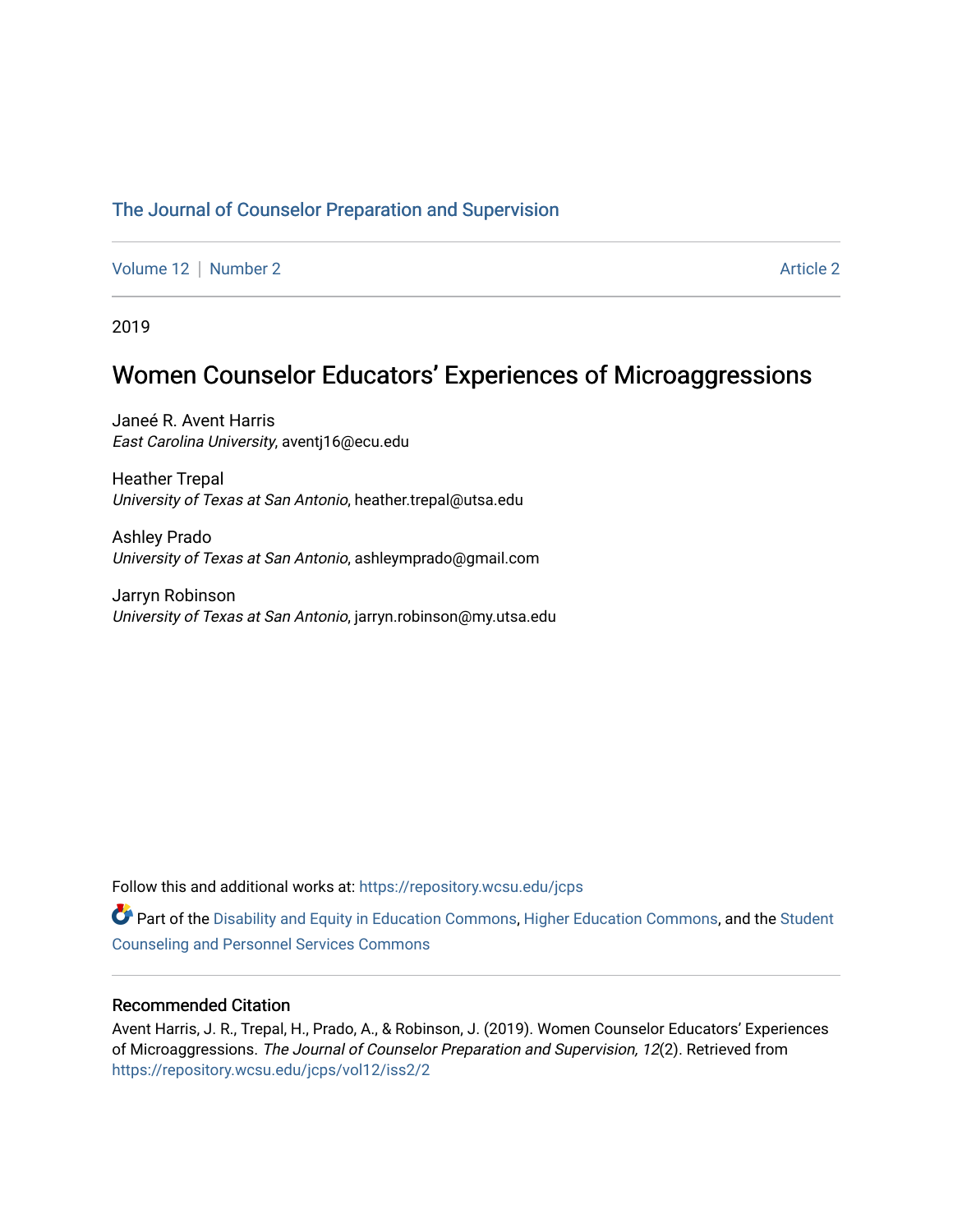# Women Counselor Educators' Experiences of Microaggressions

# Abstract

This phenomological study explored seven women counselor educators' experiences with committing and receiving microaggressions within the context of their professional roles and academic responsibilities. The following themes emerged: continuum of awareness, responding to microaggressions, power in academia, impact of microaggressions, and intersection of identity. Implications and recommendations for counselor educators and administrators are provided.

# Keywords

Microaggressions, women, counselor education, phenomenology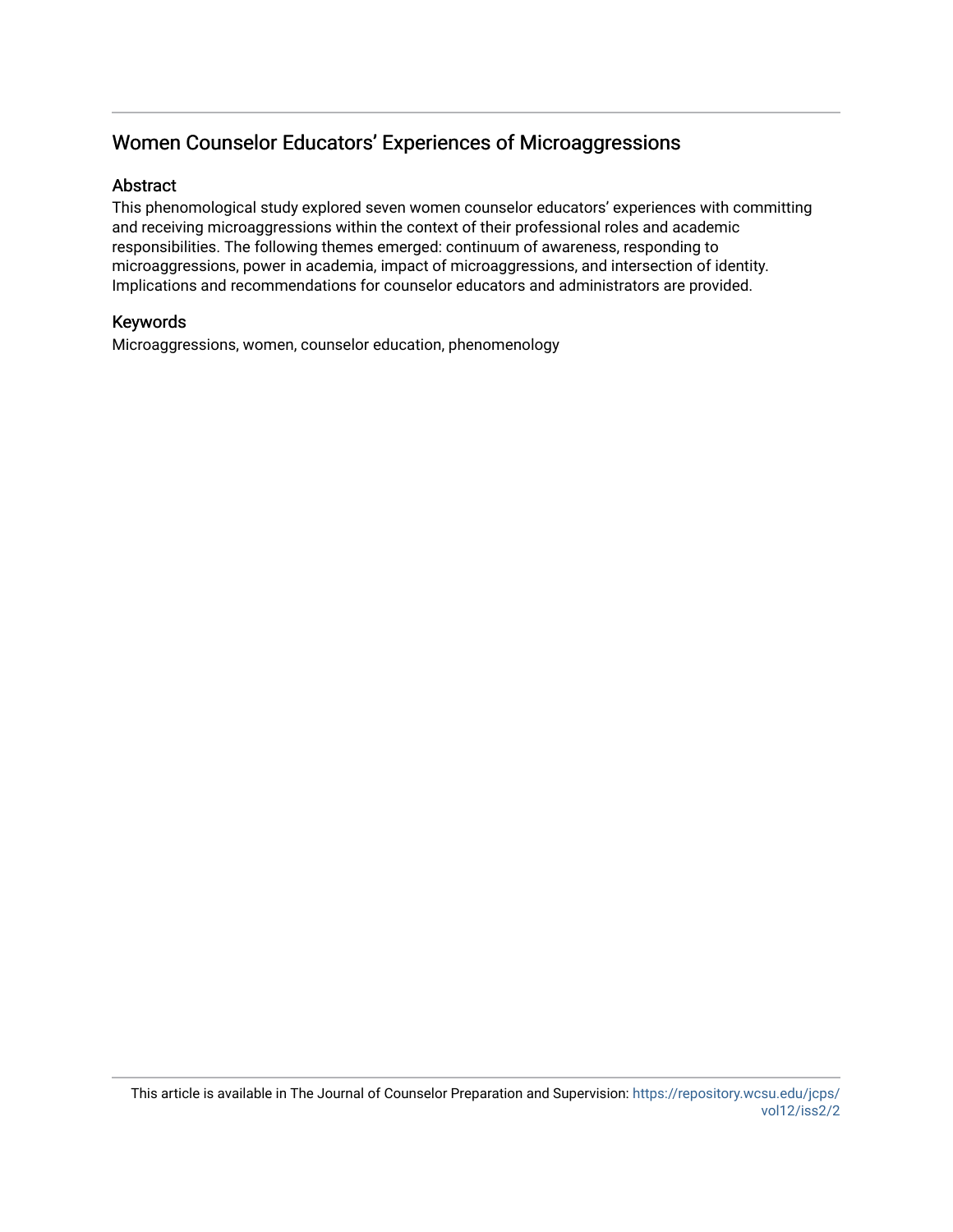The Teachers Insurance and Annuity Association of America (TIAA) reports that the number of women in faculty positions increased 109.7% between 1993 – 2003 (Finkelstein, Conley, & Schuster, 2016). Currently, women account for 44% of faculty members at private and public universities across the United States (U.S.) (Kena et al., 2016). However, among Council for Accreditation and Related Educational Programs (CACREP), the largest accrediting body for counselor training programs, the majority (i.e., 60.53%) of faculty in accredited counselor training programs are women. Considering the aforementioned statistics (CACREP, 2017), one could argue that women faculty are relatively well represented, particularly in counselor education. However, even though women are numerically represented, and in the case of counselor education, are the actual majority, they face unique challenges in their professional roles because of their identities (Hill, Leinbaugh, Bradley, & Hazler, 2005; Valian, 2005). For example, some of the recognized challenges for women faculty, in particular, include a slower pace of advancement in academia for women compared to men, pay inequity, and the challenges in balancing career and family (Hermann, Ziomek-Daigle, & Dockery, 2014; Valian, 2005). In *Presumed Incompetent,* a collection of personal narratives, more than 40 women of color working in academic positions disclosed challenges they have faced during their career. Contributors recalled accounts of discrimination from peers and students and biases in hiring and tenure procedures. Given these challenges, it is necessary beyond the data and look more closely at the experiences of these women in the academe.

Often, these discriminatory and inequitable experiences directly impact women faculty career trajectories and matriculation through the academic ranks (de Lourdes Machado-Taylor, White, & Gouveia, 2014; Deutsch & Yao, 2014). In fact, women reported being less satisfied with their careers in higher education (de Lourdes et al., 2014). Deutsch and Yao's (2014)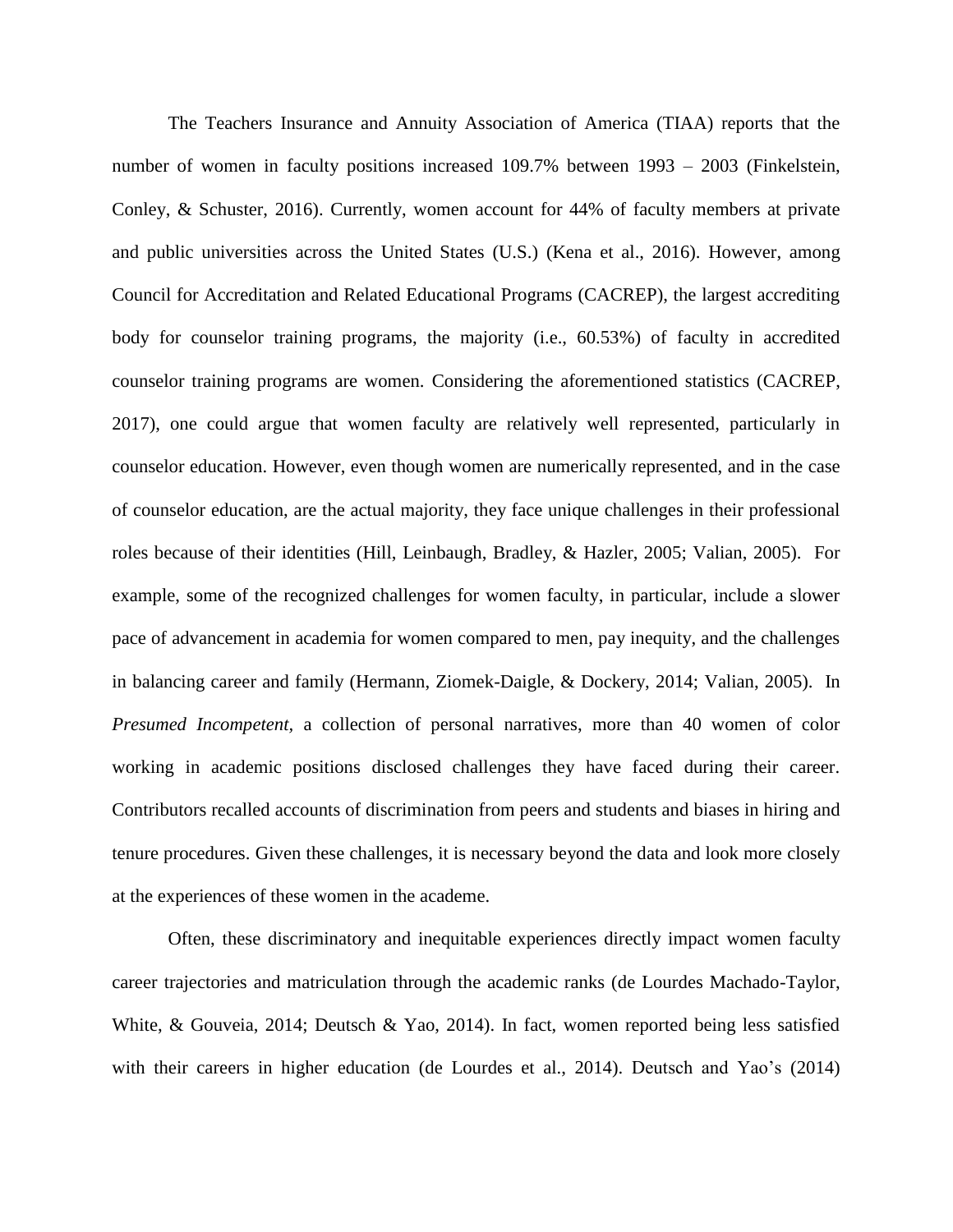longitudinal study revealed women faculty, in a small liberal arts college, had a higher attrition rate than their male colleagues. Moreover, although women account for 44% of all faculties, the proportion of women faculty decreases as academic rank increases. *The Condition of Education Report* (2016) reported that, across disciplines, women account for 55% of instructors and 34% of full professors (Kena et al., 2016). Although scholars have explored the issue of women in academia throughout the years, the literature focusing on women counselor educators, and their experiences as faculty, is relatively scarce.

#### **Women Faculty in Counselor Education**

Women counselor educators are not exempt from challenges related to their gender and professional role and, in fact, are often on the receiving end of discriminatory remarks. For example, in Trepal and Stinchfield's (2012) phenomenological study of 20 female counselor educators, participants recalled colleagues making statements that questioned their competency and productivity because they were taking parental leave. Incidents such as these may be particularly harmful to women counselor educators as they tend to thrive in healthy work relationships and express dissatisfaction with unhealthy working environments and conflict with colleagues (Hill et al., 2005). Hill et al. (2005) asked 115 women counselor educators to complete surveys that measured quality of life and overall well-being as members of their counselor education programs. The researchers found that the participants greatly valued relationships with colleagues and that healthy relationships improved their overall satisfaction, while toxic interactions had a negative impact. The participants valued autonomy and were discouraged when they felt they were "over controlled" (i.e., lack of independence) by peers. In the discussion and implications, the authors noted the experiences of women in counselor education as nuanced compared to their male colleagues (Hill et al., 2005).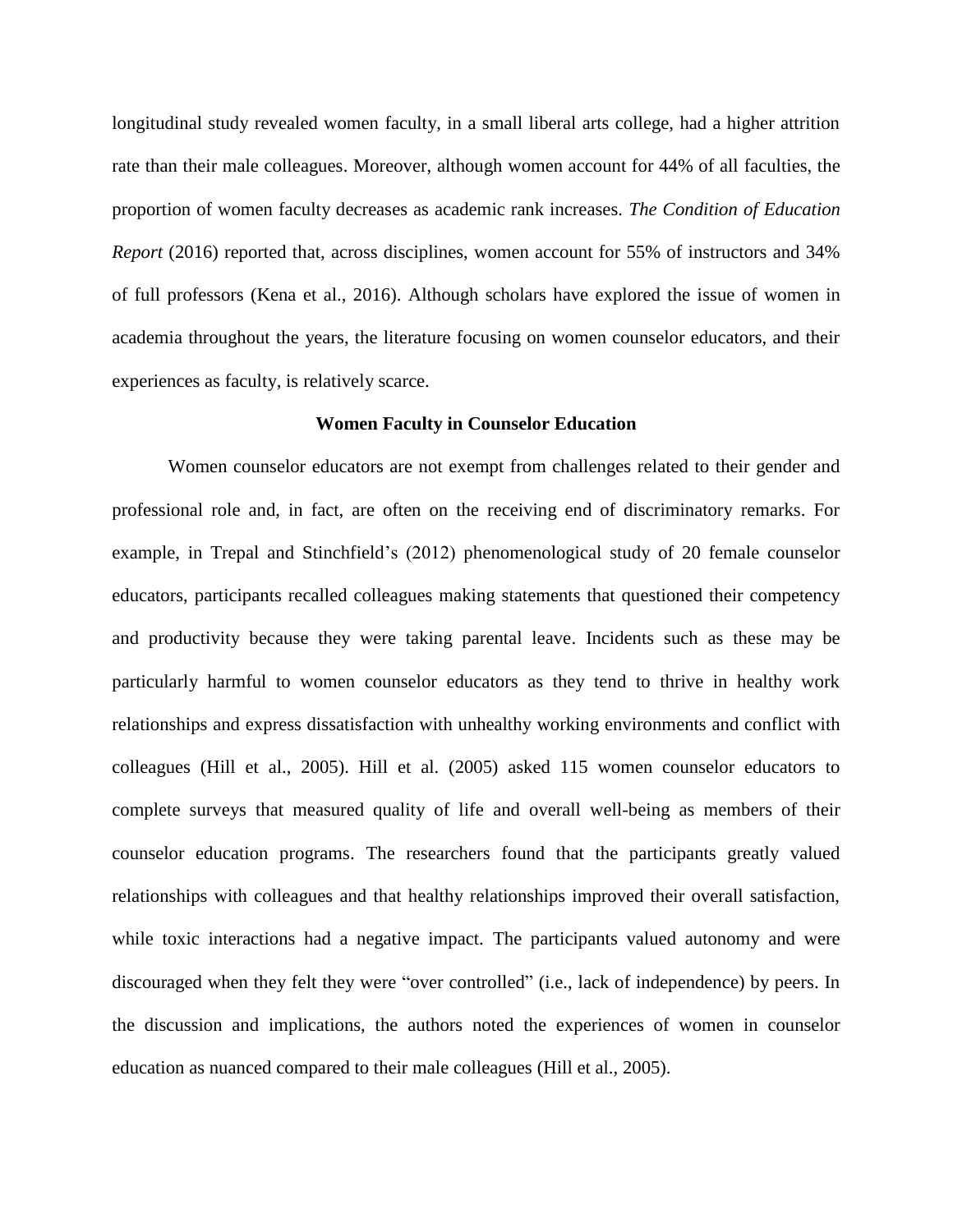Challenges faced by women faculty can occur in overt and covert ways. For example, overt discrimination is blatant and obvious and may comprise actions such as actively denying a female faculty member an opportunity with the stated reasoning that she is pregnant. In contrast, covert discrimination is more subtle. Comments can be made that are not easily identifiable as discriminatory in nature. This type of discrimination can also include microaggressions. This current study focuses on covert ways women counselor educators experience discrimination.

# **Microaggressions**

Microaggressions are common, everyday slights and comments that relate to various intersections of one's identity such as gender, sex, race, ethnicity, and age, among other aspects. They are thought to spring from unconsciously held prejudices and beliefs which may be demonstrated consciously or unconsciously through daily verbal interactions (Sue & Capodilupo, 2008). Microagressions can manifest through verbal comments or behaviors within the structure of an institution or environment (Sue, 2010).

The effects of overt discrimination on marginalized individuals are typically immediate and easily identifiable (Sue, 2010). However, due to their subtle nature, the impact of microaggressions becomes more apparent after a series of incidents. Researchers found that the cumulative impact of microaggressions results in deleterious effects in physical health, emotional wellbeing, and cognitive processing (Schmaling, 2007; Solorzano, Ceja, & Yosso, 2000).

#### **Responses to Microaggressions**

While much is known about microaggressions and their harmful effects, less is known about how individuals respond to these incidents. In fact, Sue (2010) stated that most people do not respond for many reasons. Nuance of intention, high levels of anxiety, and ambivalence all impact the decision to respond when experiencing a microaggression. Although it appears that a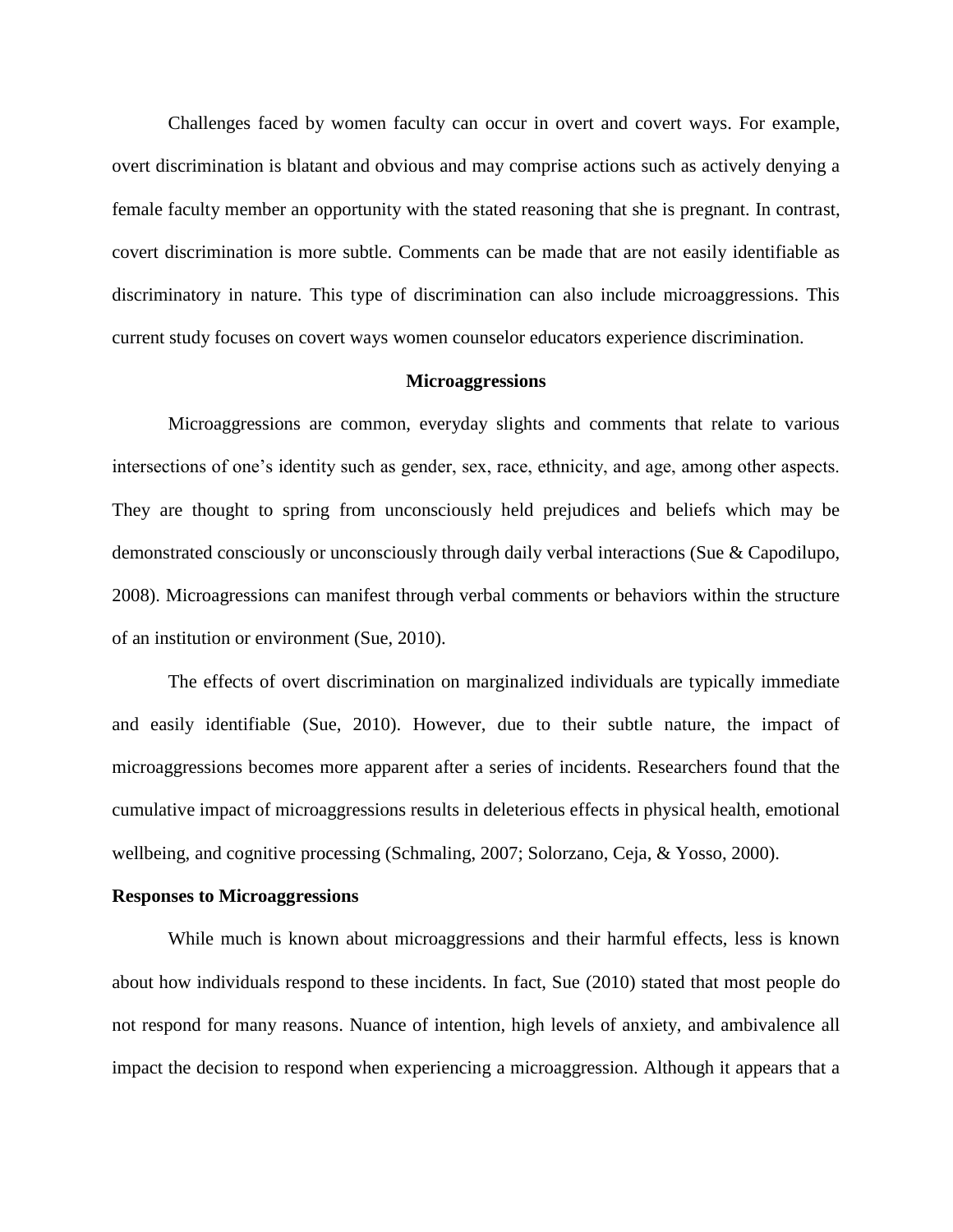response is warranted, most often individuals on the receiving end are placed in an uncomfortable and isolating position. Whether it is a one-time incident or repetitive microaggressive encounters, recipients experience internal dissonance when deciding how to appropriately respond due to the potential repercussions (Sue, 2010). Specifically, within higher education settings, this reticence to respond may be heightened due to the culture and fear of negatively impacting one's career.

# **Higher Education and Microaggressions**

Academia consists of multiple hierarchies in which faculty and students may be in positions of power, privilege, and oppression simultaneously (Young, Anderson, & Stewart, 2015). There is also a demonstrated lack of diversity in administrative and faculty positions as academe continues to struggle with increasing the recruitment and retention of racial and gender minorities (Duntley-Matos, 2014). Nadel et al. (2015) identified assumptions of power and intentions of isolation as factors embedded in the motivations behind microaggressions. Given this intersection of systemic power, lack of diversity, and prevalence of power higher education settings may be ripe for the prevalence of microaggressions. As we begin to explore intersections of power, it is also necessary to discuss how ethnicity impacts the presence of microaggressions in academia.

Although much research has been conducted about microaggressions and their effects (Hernandez, Carranza, & Almeida, 2010; Schmaling, 2007; Solorzano et al., 2000; Sue, 2010; Sue & Capodilupo, 2008) these incidents have been minimally explored in the higher education settings. Scholars (i.e., Cartwright, Washington, & McConnell, 2009; Constantine, Smith, Redington, & Owens, 2008) examined racial microaggressions experienced by Black and African American faculty in counselor education, counseling psychology, and Council on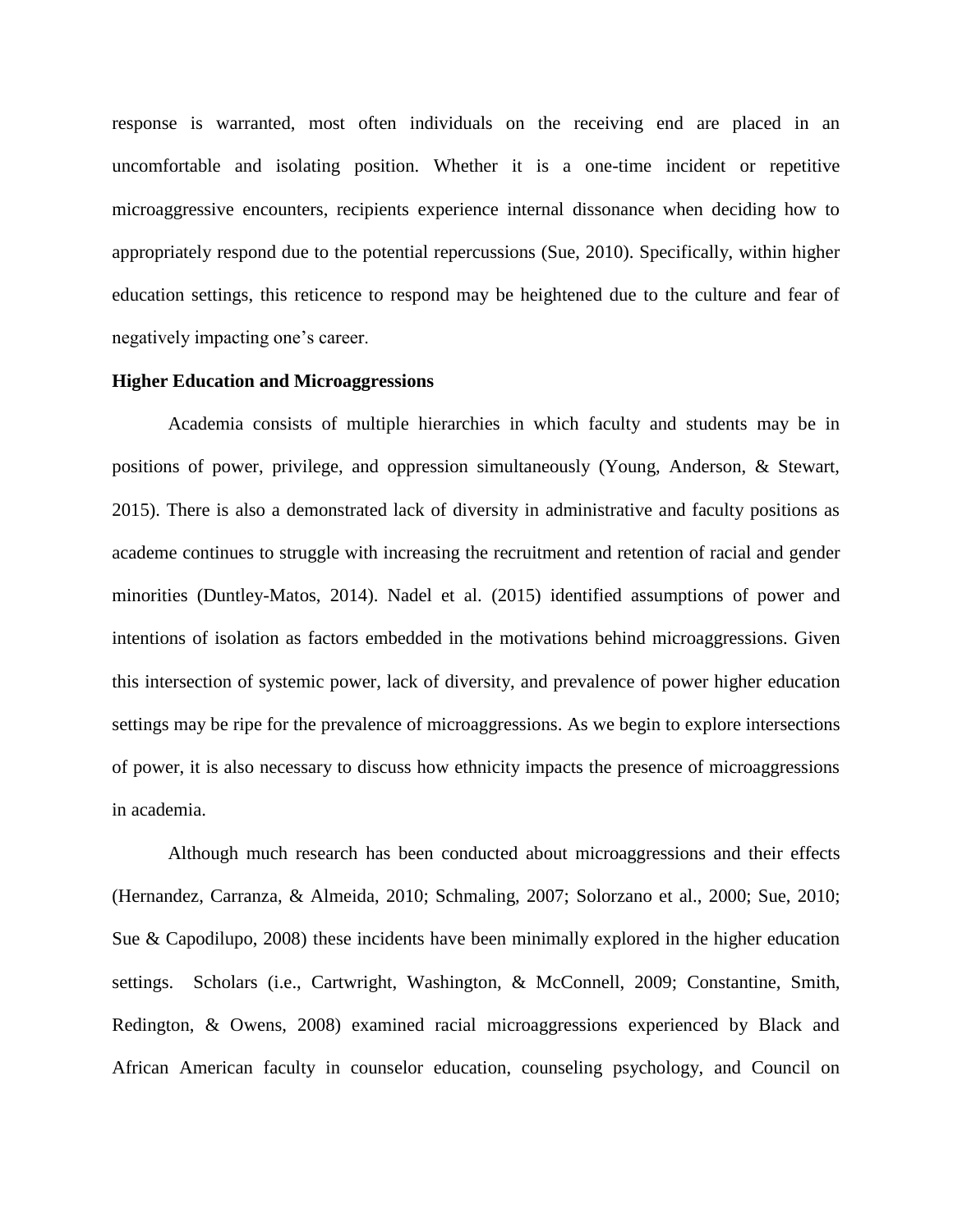Rehabilitation Education (CORE)-accredited rehabilitation education programs. Participants in both of the studies identified common themes related to their experiences with microaggressions. For example, the participants reported having their credentials questions by colleagues and students. Pittman (2012) studied African American faculty's experience of microaggressions at a primarily White university and also found that these incidents emanated from both students and peers. Subsequently, these experiences resulted in a lack of acceptance and cultural isolation (Pittman, 2012).

Individuals report difficulty in determining whether microaggressions are race or gender based (Cartwright et al., 2009; Constantine et al., 2008) which is supports the notion that identity is intersectional (Crenshaw, 1989). Nadal et al. (2015) found that women of color in higher education are barraged with microagressions that target both their gender and race. This intersectionality of race and gender creates an environment in which female faculty members of color must be aware of the prevalence of microaggressions while also attempting to differentiate which part of their identity may have triggered the offense.

#### **Coping with Microaggressions in Academia**

According to Constantine et al. (2008), the most common microaggression coping strategy for Black faculty members was seeking support from friends, family, colleagues, and others. Pittman (2012) found that African American faculty members cope with racial microaggressions by accepting the responsibilities attributed to their idealized knowledge of race and race related issues and began conversations about these issues. Thus, they combat racial oppression by creating safe spaces for students of color to dialogue and support one another in the process of altering the campus climate (Pittman, 2012). While this coping strategy may be implemented in an effort to perpetuate change amongst the culture of academia, some of the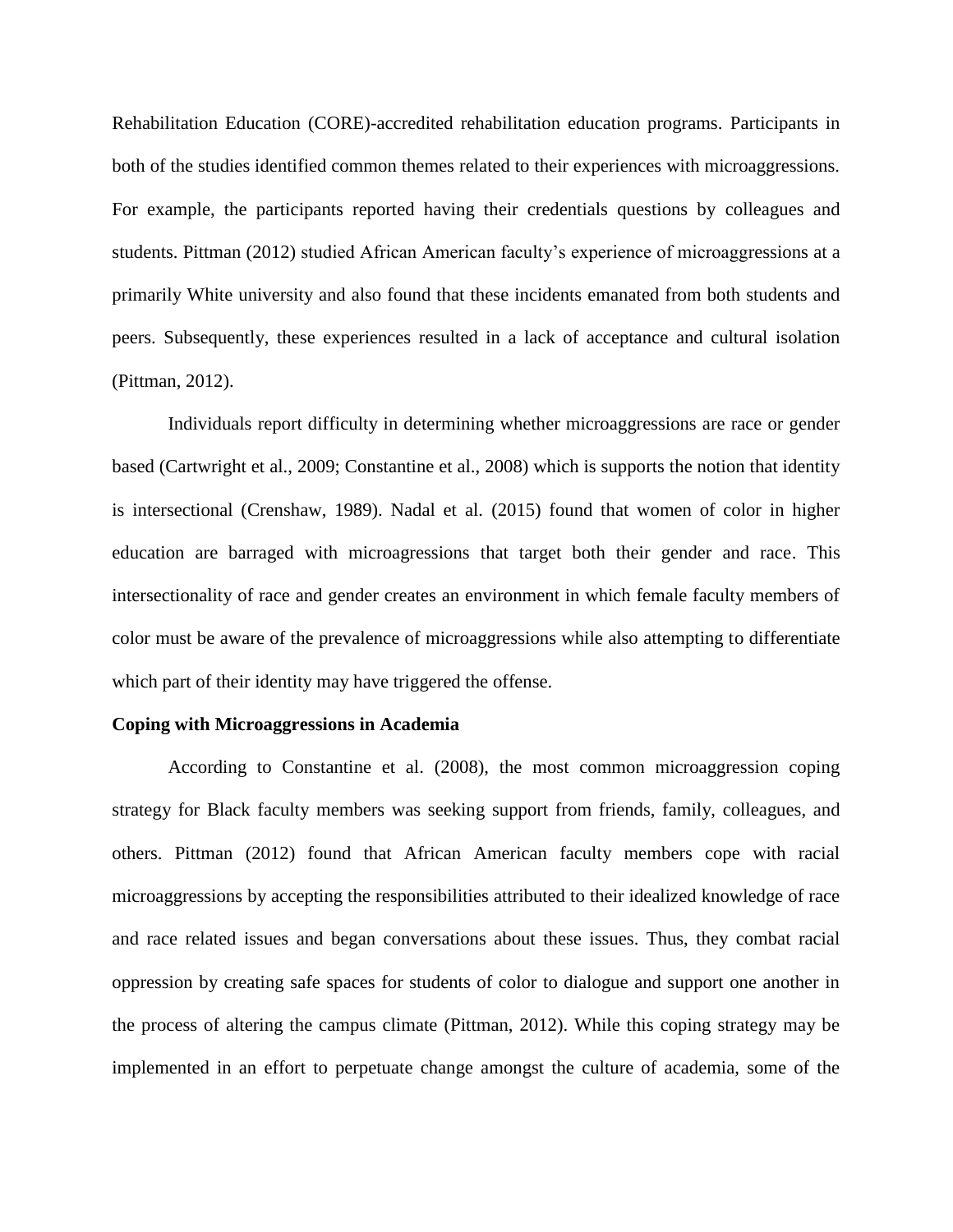responses to microaggressions often mirror acceptance and interpersonal withdrawal. Constantine and colleagues (2008) reported that minority faculty members on the receiving end of racial microaggressions often separate themselves from individuals that perpetuate racial inequalities or accept that racial slights and injustices will remain a constant within the culture of higher education. Thus, although experiences with racial microaggressions of Black and African American faculty in counselor education and counseling psychology programs have begun to be explored, information about diverse faculty member's experiences, women in particular, is more scarce. Given the lack of information available related to women counselor education faculty in particular we chose to explore their experiences and the potential implications microaggressions have on their experience in academia.

#### **Theoretical Foundation: Intersection of Identity**

One of the hallmarks of qualitative inquiry is its grounding in a particular theoretical foundation to frame the study (Hays & Singh, 2012). Although the currently study focused on gender, it would be disingenuous to neglect other aspects of participants' identity. Therefore, Intersectionality framework (Crenshaw, 1989) served as a grounding for the study. Intersectionality assumes that race, gender, class, sexuality, etc. do not operate in isolation of one another. Instead, it is the *intersection* of these identities that form an individual and impacts their experience in the world. For example, it is misguided to ask a Black woman scholar to reflect on her experience in the academe solely from the perspective of gender, as other aspects of her identity, such as race or socioeconomic status, are inextricably connected and impactful (Crenshaw, 1989). Similarly, in Nelson, Englar-Carlson, Tierney, and Hau's (2006) grounded theory study of the impact of social class on the experience of academics, the authors recommended that multicultural theories expand to include how race, class, and ethnicity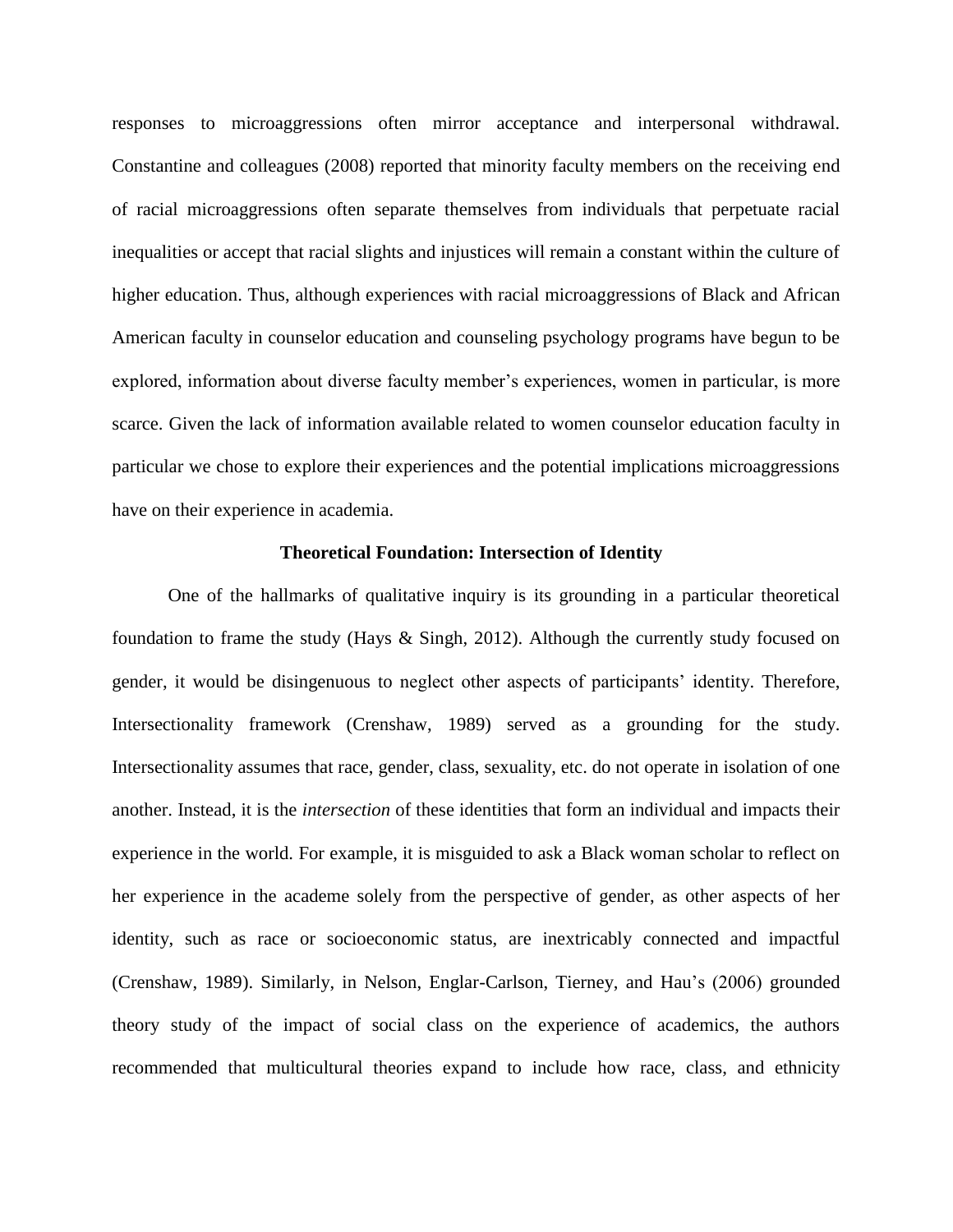influence each other. In regards to the current study, although all of the participants are women they represent a diversity of other cultural identities. We contend that it is the combination of these identities that shape their experiences with the subject matter. Therefore, the interview questions allow for the flexibility for participants to speak from any of these parts of themselves. Moreover, the results should be interpreted from this perspective as well.

#### **Method**

The research question that guided the current study was, "What are the experiences of women counselor educators with microaggressions in their professional roles?" We chose a qualitative inquiry based on the open-ended nature of the current question and the limited availability of existing empirical works. Specifically, phenomenology presented as an appropriate methodological fit and provided a guide for the research process from data collection to interpretation. This approach allows researchers to "understand the depth and meaning" (Hays & Singh, 2012, p. 352) of participants' experiences with a particular phenomenon. For the current study, we considered the phenomenon to be women counselor educators' experiences with microaggressions in academic contexts. Results from this investigation will provide the groundwork for future research studies.

# **Research Team**

The research team is an important aspect of the qualitative inquiry process. It is important that we provide a thorough description of the composition of the team as well as our prior experiences with the phenomenon and expectations for the current study (Hays & Singh, 2012). The research team included four individuals: one African American female assistant professor, one White female associate professor, one Hispanic female doctoral student, and one African American female doctoral student. As one of our first steps in the process we discussed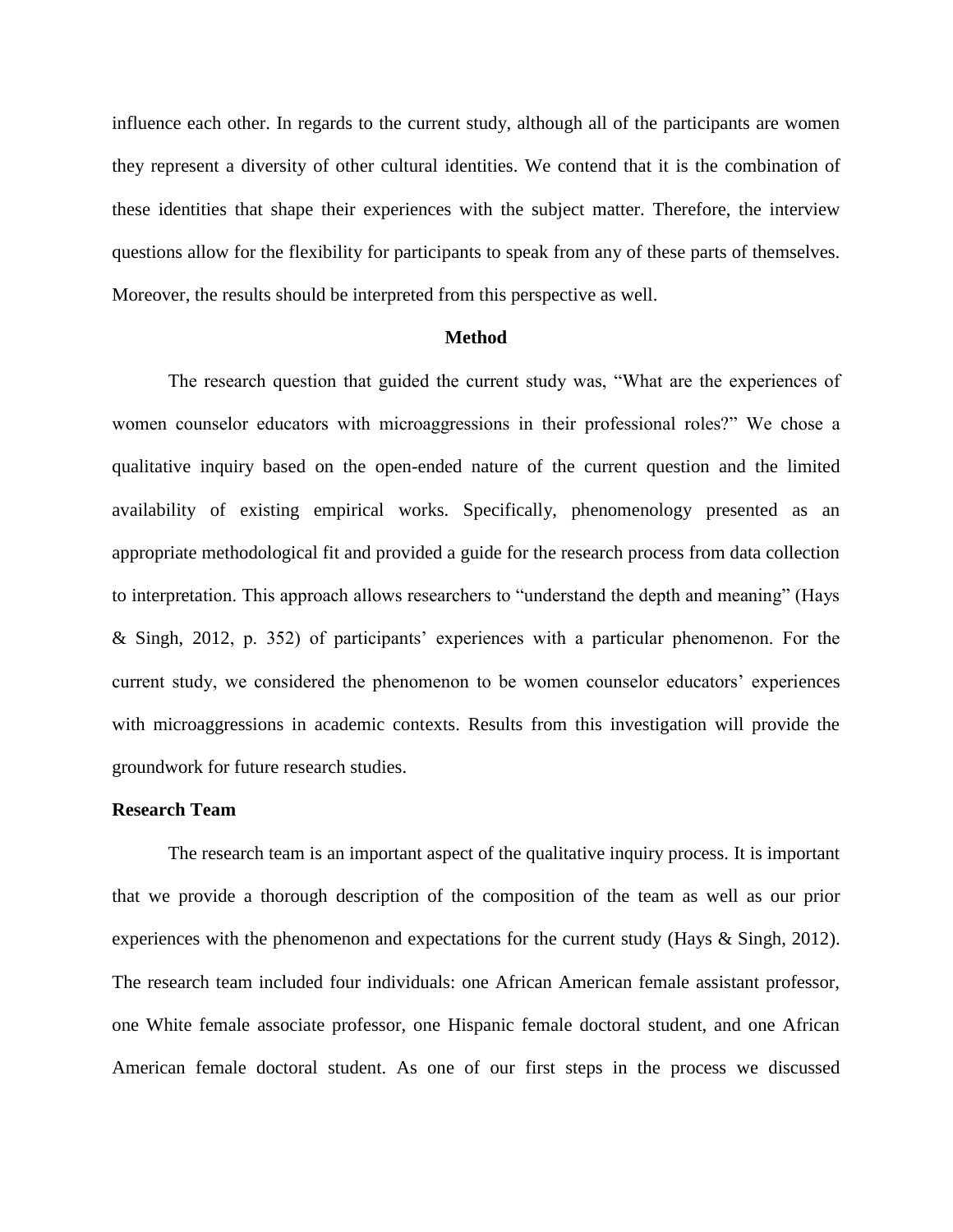everyone's level of expertise with phenomenological research. Although the last author did not have any direct experience with qualitative, she read material to help build her knowledge base.

*Bracketing.* Prior to collecting and analyzing data, we bracketed to help minimize researcher bias (Hays & Singh, 2012). Bracketing requires members to openly discuss their experiences with a phenomenon and identity expectations and biases that may impact the research study (Hays & Singh, 2012; Moustakas, 1994). We all had some experience both with being the victim and perpetrator of microaggressions. We discussed how being a team of women may also impact our perspective, especially given that all of the participants were also women. Our bracketing continued throughout various phases of the research process as we continuously discussed biases and reactions to the data during the data analysis process to hold each other accountable.

Some of the participants, in the current study, experienced low levels of perceived power when deciding how and when to address microaggressions. This struggle resonated with research team members and aligned with their own personal experiences. The culture of higher education greatly impacts the voice of individuals who experience microaggressions and have multiple marginalized identities. The experiences of these participants were surprising to the research team because counselor education is a field that is founded on the importance of self-awareness and intentionality. Also, although we had individual experiences with microaggressions we were still surprised by some of the explicit discrimination that our participants reported.

# **Participants**

We received approval from our university's Institutional Review Board (IRB) before collecting data. Additionally, we adhered to ACA (2014) Code of Ethics. We recruited participants through our initial quantitative study, announced on a national counselor education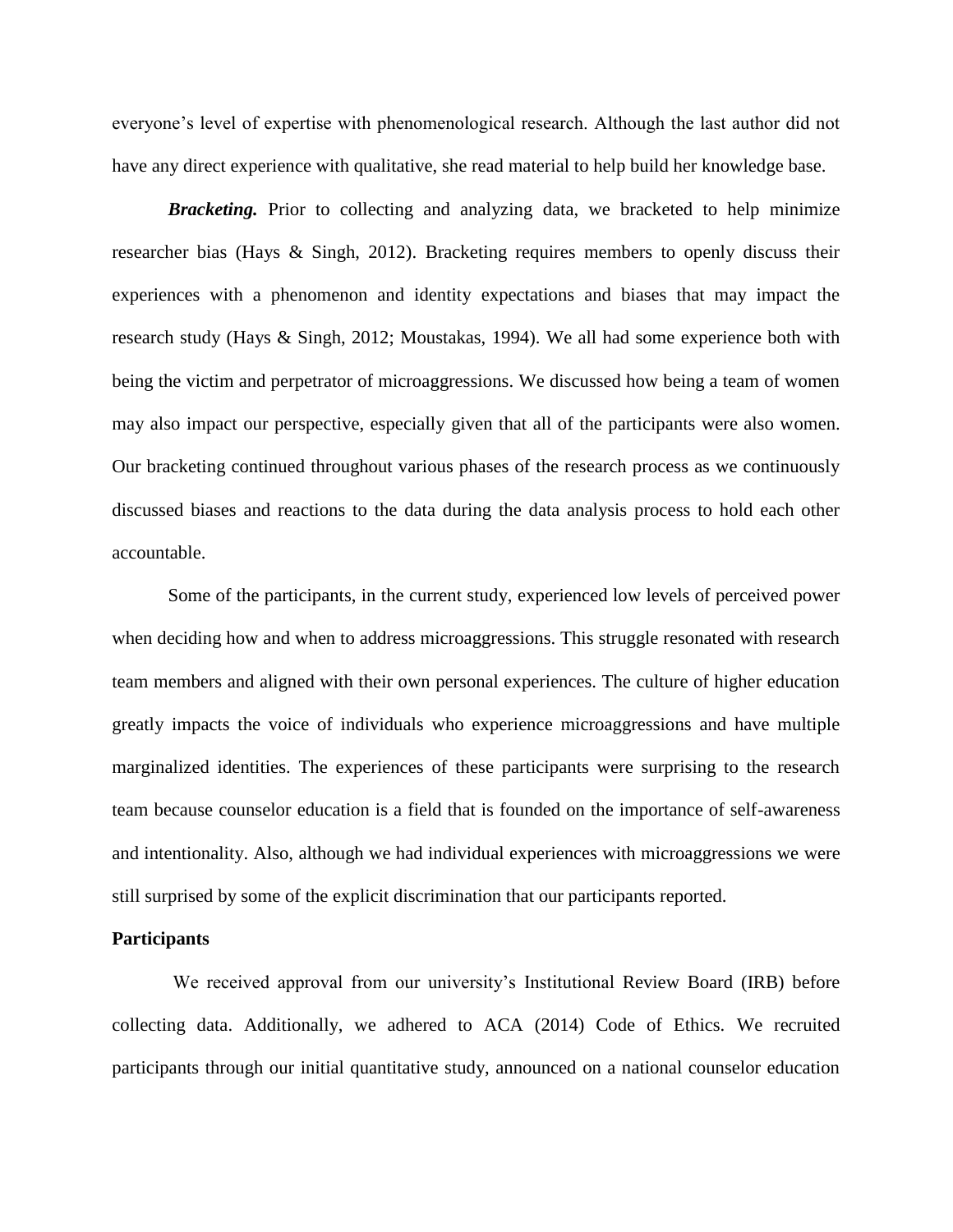list-serv, by asking those interested to provide contact information if they would like to be contacted for the qualitative portion of the study. In order to qualify for the study, participants needed to identify as a full-time counselor educator. Participants did not receive any compensation for their participation. The first and second author contacted individuals who expressed interest and provided their e-mail addresses. We sought to recruit at least five to seven participants for this part of the study, which is a suitable amount for a phenomenological study (Creswell, 2013). Our final study sample involved seven participants who agreed to a phone or Skype interview. The first two authors conducted these interviews.

All seven participants identified as heterosexual females teaching at a CACREPaccredited counseling program. Participants' years of experience in higher education ranged from 4 to 16 years (median  $= 7$  years). Included in our study sample were four assistant professors, two full professors, and one associate professor. Two participants identified as Caucasian, three as African American, one Latina, and one Japanese American.

# **Data Collection**

We collected data via phone interviews. The participants reviewed the IRB-approved information sheet that contained details (e.g., time commitment expectations) about the study. We used existing literature and our own personal experiences with microaggressions to inform the interview questions. The interview was semi-structured and included the following questions: (1) What is your definition of microaggressions? (2) Tell me about a time (related to your faculty role/duties) when a microaggression was committed against you. (a) Which faculty role? (b) How did this impact your faculty role? (c) What did you decide to do about it? (d) If you brought the incident to the attention of the person who committed the microaggression, what was their response? (e) What was the resulting impact on the relationship? (3) Tell me about a time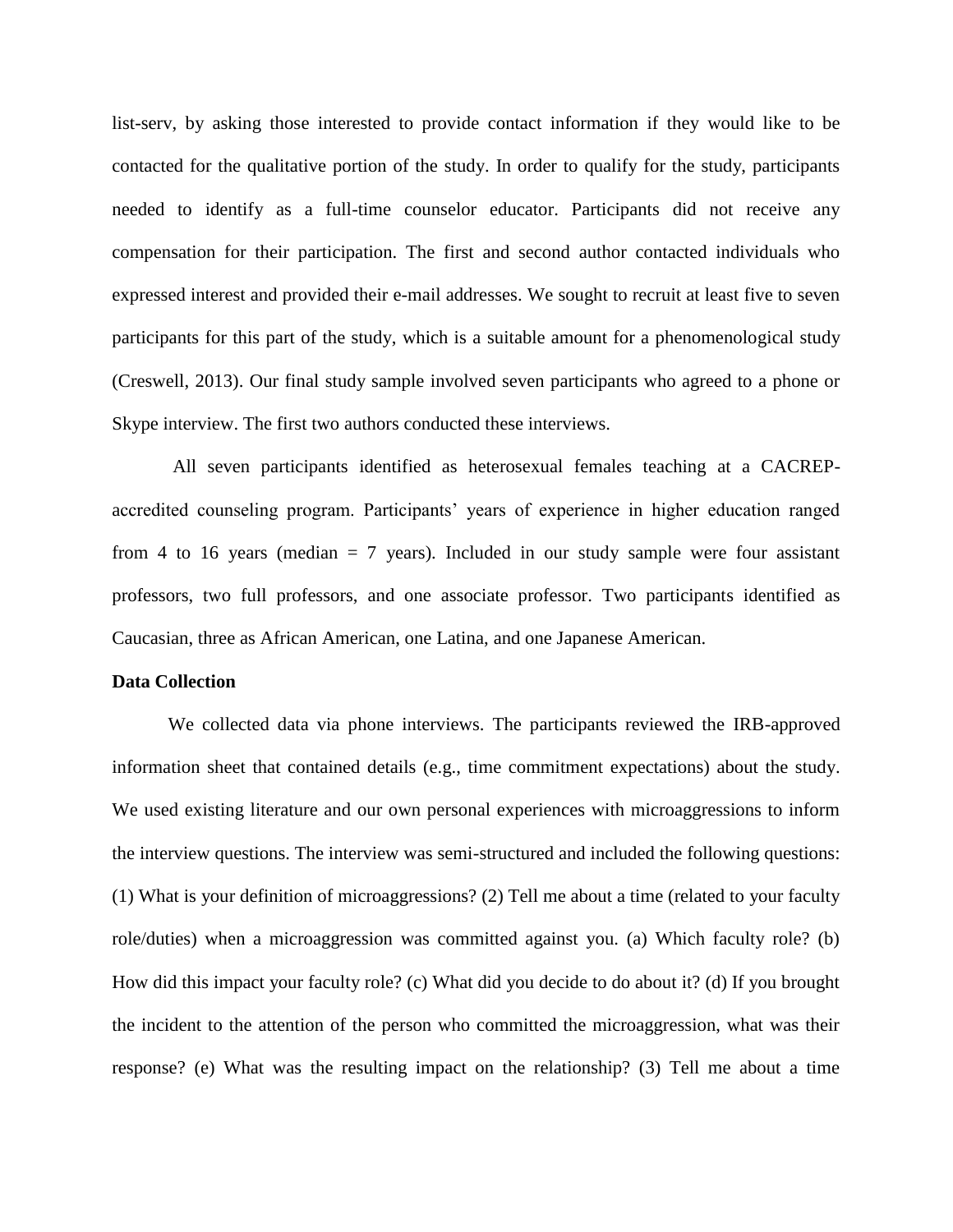(related to your faculty role/duties) you have committed a microaggression. (a) Which faculty role? (b) How did this impact your faculty role? (d) What did you decide to do about it? (e) If the person upon whom the microaggression was committed brought it to your attention, what was your response? (f) What was the resulting impact on the relationship? (4) Share your strategies for self-reflection/processing afterwards. (5) What was it like talking about these experiences in this interview?

#### **Data Analysis**

We followed Moustakas' (1994) phenomenological data analysis approach as also outlined in Hays and Singh (2012). First, we transcribed the interviews. Then, we began the process of *horizontalization.* In this stage, we identified each statement that seemed vital to understanding the participants' experience. Next, we participated in *reduction and elimination* to determine if each statement identified in horizontalization met the criteria to be considered an invariant constituent. We asked ourselves if each statement was necessary to understanding the phenomenon and if it could be labeled. After we identified the invariant constituents, we grouped those that appeared to be related. This step in the process is referred to as *clustering and thematizing the invariant constituents.* The final steps in the process involved creating a *textural description* and a *structural description* for each interview. These are then combined to construct the final *structural-textural description.*

All the researchers participated in coding transcript one in order to gauge how each team member approached the analysis process. During this initial coding meeting, we discussed our interpretations of the participants' words and decided on potential emerging themes. We divided the remainder of the transcripts among the research team, did the analysis process individually, and then reconvened to discuss our findings and provide feedback to each other. Each team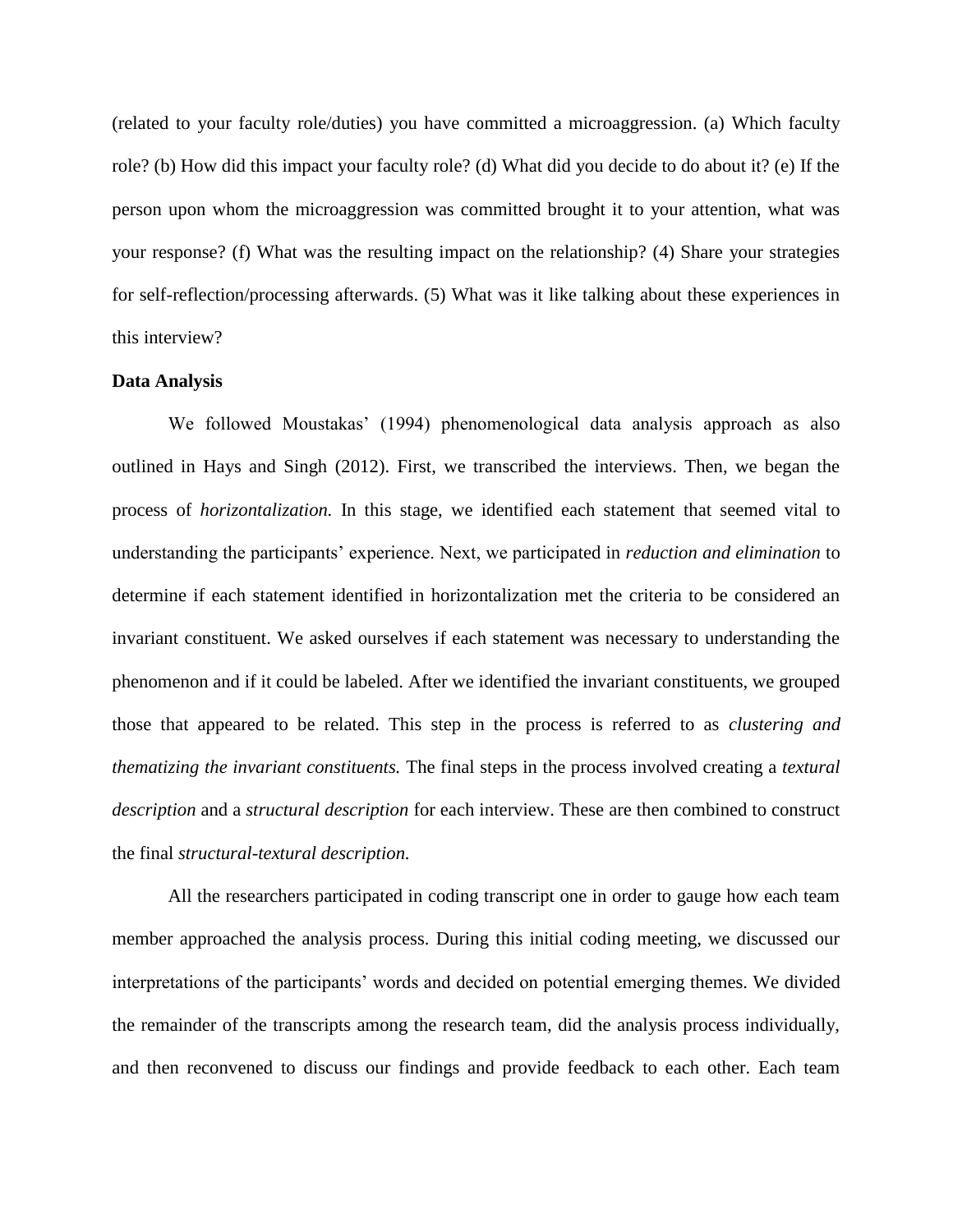member completed all of the phenomenology steps for their interviews. Each member gave a summary of the interview they coded and reported the themes they identified. Then, the other members of the team provided feedback and asked questions in order to refine the themes and minimize the influence of bias. We discussed our individual findings and their fit with other emerging themes. From these conversations, we solidified the final themes.

# **Trustworthiness**

We used a variety of methods to achieve trustworthiness. These included an auditor, member checking, research team bracketing, and a thick description of the data included in the results section (Creswell, 2013). Throughout the data collection and analysis phases we bracketed our assumptions, reactions, and expectations. We provided a list of themes to the participants for member checking (Hays & Singh, 2012). No participants suggested any changes to the findings. One participant suggested that researchers consider the type of institution (e.g., Historically Black College and University) and how that may influence the experiences of microaggressions. The auditor was a female doctoral student who has interests in gender considerations in academia and had familiarity with some of the related literature regarding power, discrimination, and higher education working environments. She was also a research assistant and had taken a qualitative research course.

#### **Findings**

Five themes emerged related to counselor educators' experiences with microaggressions. These included: (a) continuum of awareness, (b) responding to microaggressions (c) power in academia (d) impact of microaggressions, and (e) intersection of identity. We will discuss each theme and provide supporting participants' quotes in the section below.

# **Continuum of Awareness**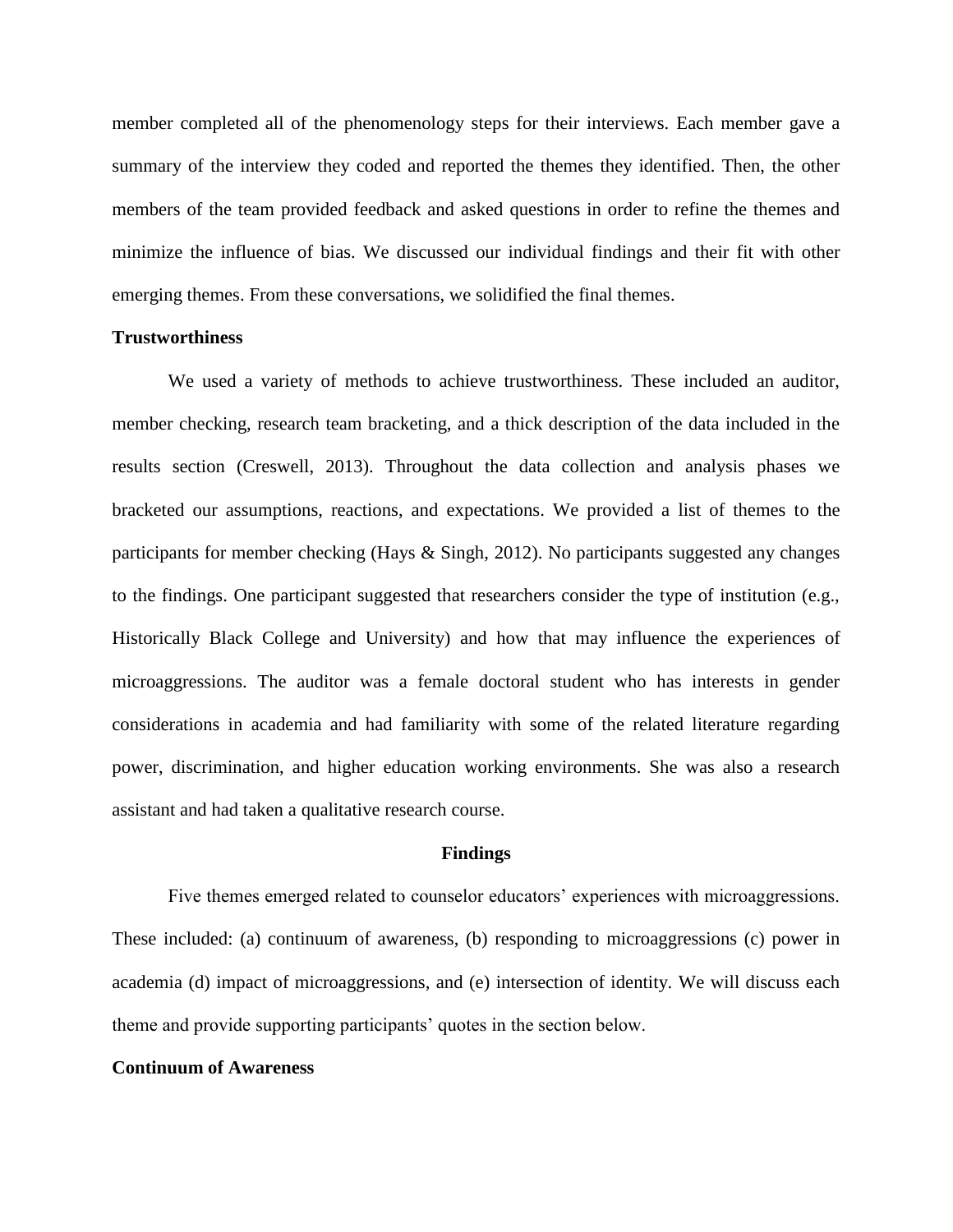The participants felt that counselor educators are at different points on that continuum, with some having a lack of awareness of when they commit microaggressions, when microaggressions are committed against them, and their prevalence in academic settings in general.

Savannah explained:

We all use microaggressions at some point whether it's passively or un-passive level and so it reminded me that I have to be aware of what's going on with myself because I'm not perfect and I have to be able to check myself and you know I say things like that or make assumptions or have biases.

Overwhelmingly, the participants felt that this issue warrants heightened awareness and selfreflection among counselor educators and within the context of academia.

The participants noted the lack of self-awareness among counselor educators regarding microaggression. They suggested that this lack of awareness may be related to the fact that counselor educators may be naïve to the prevalence of microaggressions because of the profession's emphasis on diversity. Moreover, they noted that counselor educators may feel they are multiculturally competent and, therefore, are not committing microaggressions, Olivia stated, "What I think is frustrating that I've realized within microaggressions is that counselor educators because they've taken multicultural or they've worked in diverse populations or whatever it may be that somehow they are not able to do microaggressions."

#### **Responding to Microaggressions**

According to the participants, microaggressions are often uncomfortable to discuss, both when one is the perpetrator and the recipient. People who commit microaggressions may feel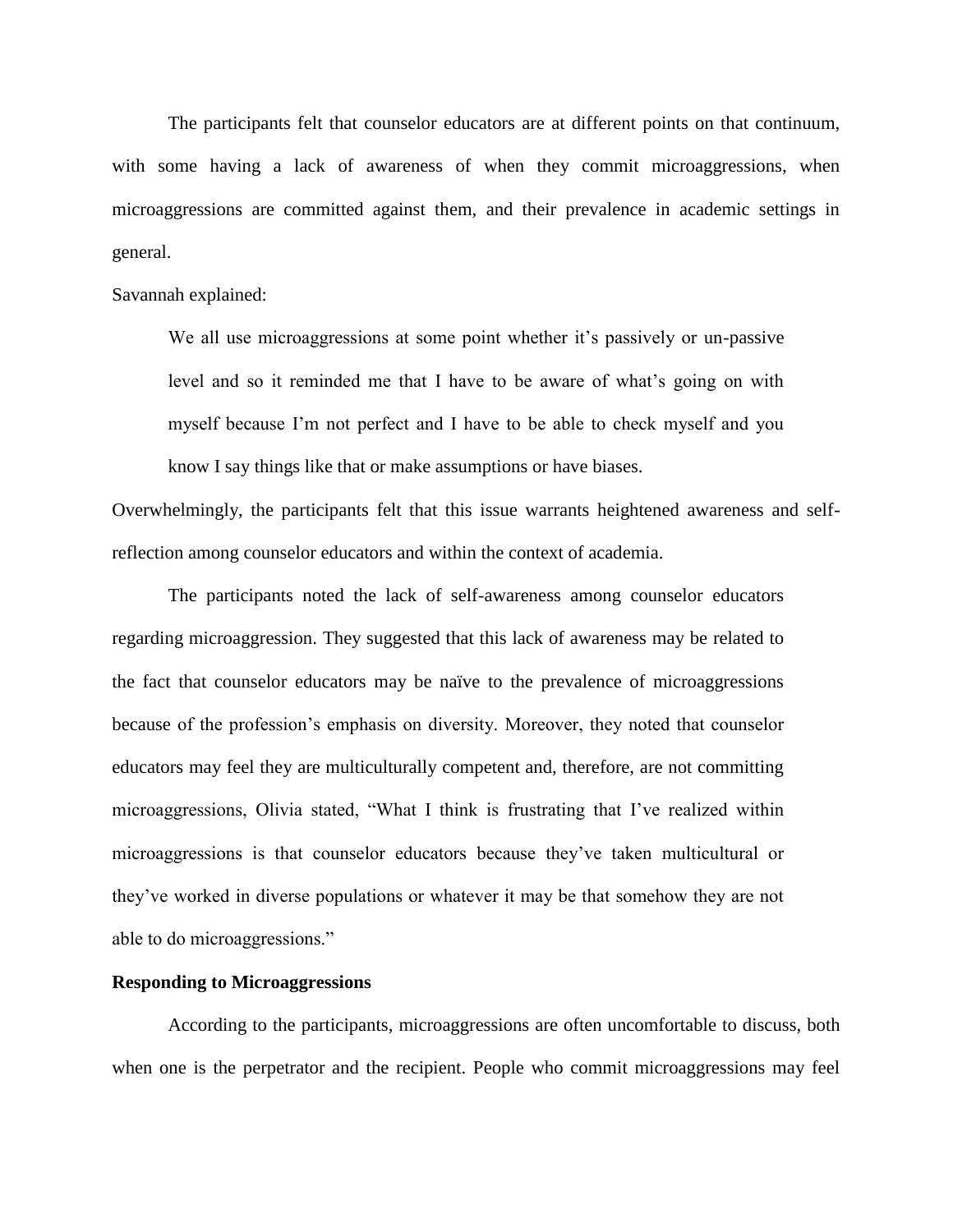guilt, shame, defensiveness, and embarrassment, which may result in them not admitting they have committed a microaggression. On the other hand, people who are victims of microaggressions could experience similar emotions including fear of what may happen if they respond. Savannah asserted that talking about microaggressions "would actually cause more frustration for me because she wouldn't be receptive." Mya expressed a similar sentiment:

I would try to have conversation about it and sometimes I could and sometimes it didn't go anywhere. I didn't frame it as a microaggression I would do it in counselor speak, you know when you do this I feel that. For the female faculty they're very open and accepting, for male faculty sometimes defensiveness.

Further, because microaggressions are difficult to prove, participants felt hesitant to confront perpetrators. Therefore, many of these incidents remained unaddressed. On the other hand, even though microaggressions were difficult to address, talking about them proved beneficial. Mya recalled a time when she committed a microaggression against a colleague and he addressed it directly with her.

Thank God [he] had the temerity to meet with me privately and say you know that was really offensive when you did that. And I was like 'Oh my God, I am so sorry you're absolutely right,' that that was probably my most humiliating [moment] I would say.

Because it is often difficult to converse about microaggressions, the ways in which our participants chose to respond varied from nothing at all to confronting the perpetrator. For example, Claire stated, "We never talked about it again. I just brushed it off. I can see myself making that mistake just because of the culture that we are in and everything. So I brushed it off I didn't bring it back up." Even when people did not address the perpetrator directly they seemed to access their support systems and use those relationships to process the incident. Savannah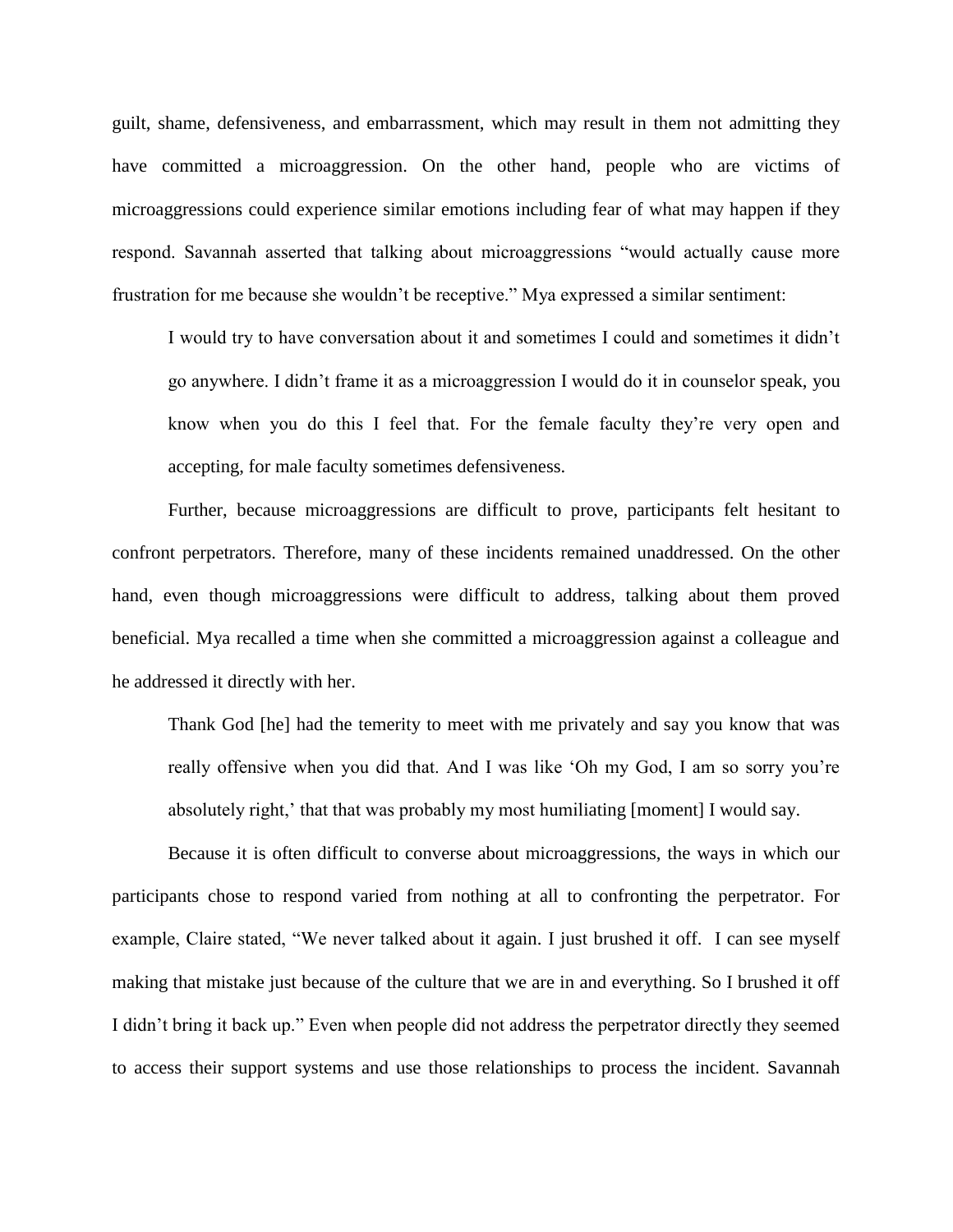recalled a time when she did not confront the perpetrator; however, she spoke about the occurrence with peers and colleagues:

We did talk about it and the interesting thing is they had similar situations with her as well. But it was kind of like when you think about families and keeping a family secret everybody knows what's going on but they didn't want to say anything about it and so everybody was experiencing some of the same things. And that's the interesting thing about it because it wasn't just me but nobody said anything and so I never addressed it directly with her. I did talk to other faculty about frustrations in general that I was having and I tried never really to put anybody under the bus or call anybody out but I did talk about some of the frustrations that I was having in general with other faculty and it was normally with one other faculty who was an African American male.

Participants engaged in personal reflections to determine if a response was warranted and worth the discomfort and potential consequences the conversation may cause. According to Claire, "you know I just kind of in my mind just weigh it out, as to is this something I should address or just let it slide?" After considering all of the potential consequences, many of the participants spoke about fear of repercussions if they advocated for themselves. For instance, Mya recalled, "…she's like you can't say anything you can't do anything, you just have to wait until you get tenure." Further, for some participants their response justified the person's actions and excused the microaggression. For example, Claire said, "And, I said, 'that's okay' because I was thinking to myself, 'I might of made the same mistake as well.'" Moreover, a response could involve self-reflection and self-preservation rather than a discussion with someone else. Linda asked herself:

How can I help bridge the gap? How can I do something different and not contribute to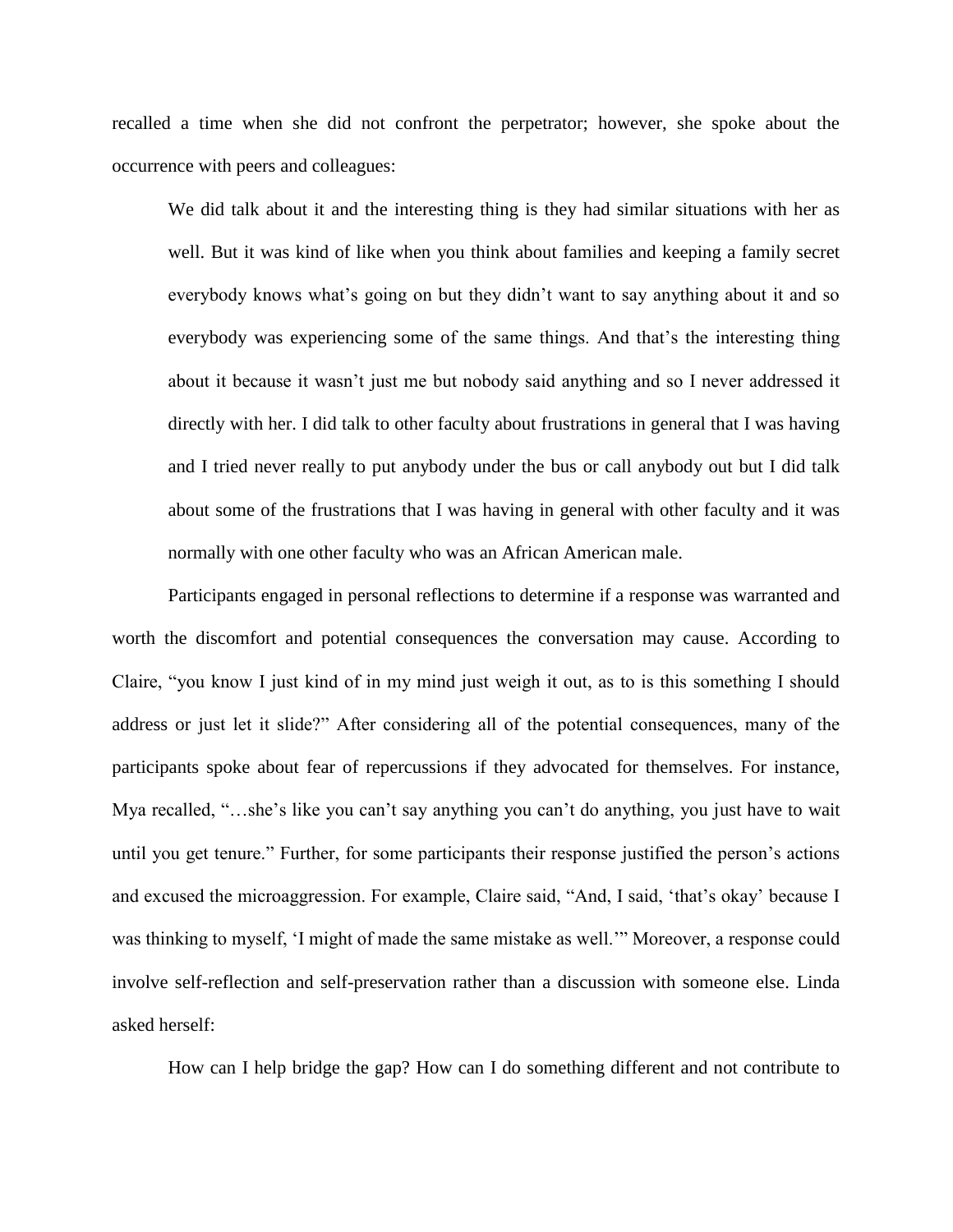what's going on and not worry about what they're doing or how they're handling it? So basically I take care of the 12 inches around me. I don't take care of what other people are going through or doing.

# **Complexity of Power**

One of the primary contributing factors to the difficulty conversing about microaggressions seemed to be the complexity of power that exists within the academic system. For instance, participants were especially leery of confronting those in positions of power (e.g., full professors, administrators, faculty from majority populations), both real and perceived. Many of the participants noted being hesitant to speak with administrators and senior faculty regarding these issues because they feared negative consequences that could be reflected in evaluation processes such as tenure and promotion. Much of the tension appeared to exist amongst untenured and tenured faculty. Karen recalled, "...she kept saying you should ask what the process is. And a lot of it I let her other co-chair handle cause he had been there. He's a full professor, he has a lot more power than I do." Savannah stated,

How come she doesn't view me as an equal? Why doesn't she view me as an equal or why she feels she has to say mean things to me? A little bit of isolation too because the dynamic of the department that I was in the majority of faculty members were tenured. There was just two of us that were untenured and one was on their way out of the university they were leaving. And a lot of people defer to this one particular faculty member. Just even the other tenure faculty deferred to her so it was a little intimidating because she was the person that made the decision even though she didn't have that title but it was an assumed authority that she had.

Interestingly, much of the power participants talked about was covert and, therefore, made it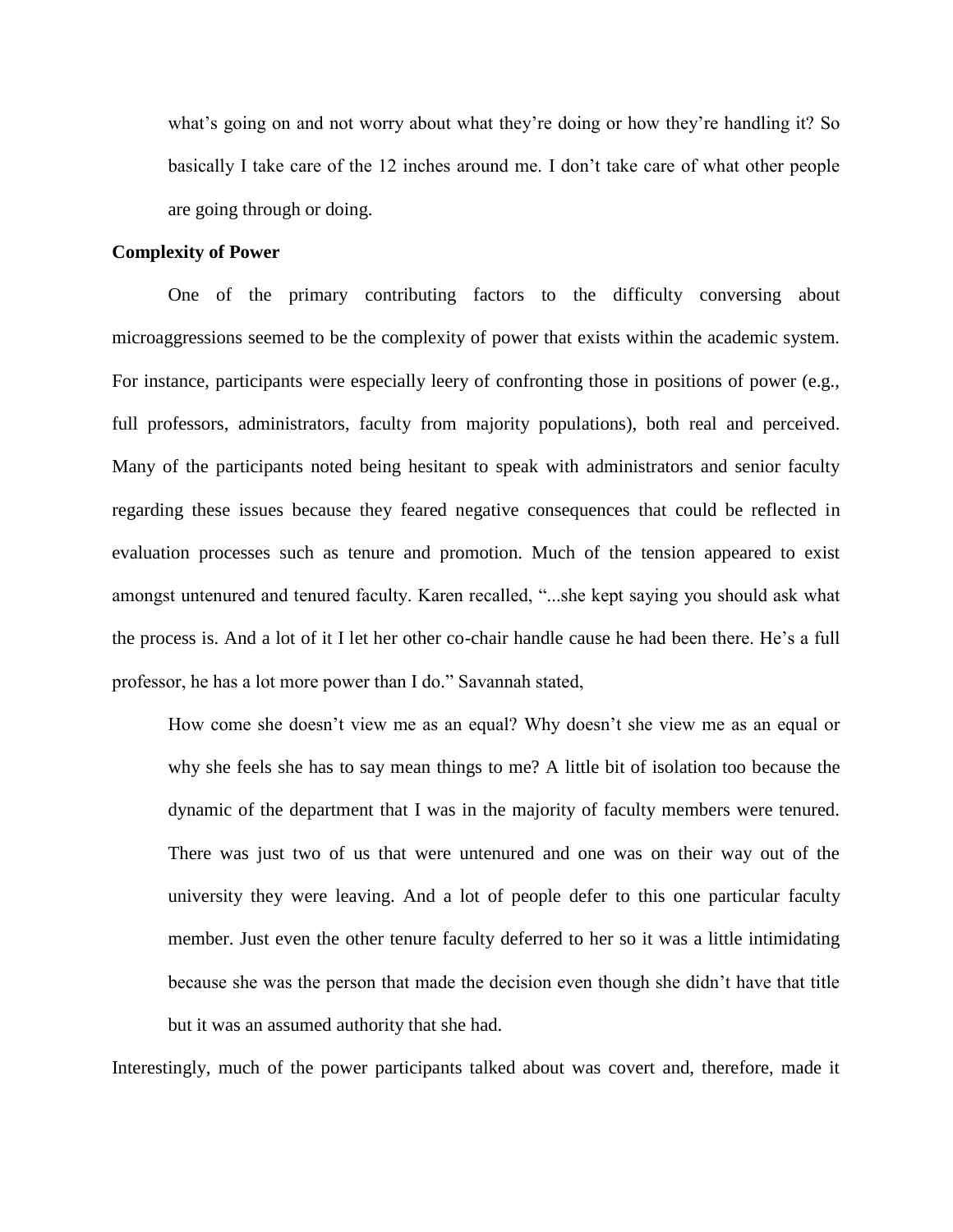even more difficult to navigate. Mya stated, "I got to deal with everybody's problems with each other, and then you have no power over anyone. You can't make a full professor do anything. You have will power over people who were not tenured but after that it's over...":

Power, and the lack of it, also seemed to be associated with cultural identities. For instance, in our study, White male faculty members were often seen in positions of power regardless of their academic rank. Mya stated, "without imposing their own stuff on it, it really is more than anything not a 100 percent, but it's the men in our department, not all of them, men are the ones we who we all struggle with, all the women in the faculty, without any exception there might be one exception say beg me please never step out of the role as chair." Thus, the issue of power in academic relationships was further complicated for people with less privileged identities when they consider confronting those with more privileged identities.

# **Impact of Microaggressions**

The impact of microaggressions can vary depending on the person, their perception of the microaggression, their role within academia, and their self-awareness. Our participants noted a range of impacts, some of which were personal and others were related to their professional roles. Participants spoke of both emotional and psychological impacts. For instance, Karen stated, "And just the impact of like these you know some of them are little things some of them are big things obviously like people getting killed. So people just don't realize the power of those kinds of microaggressions because they're everywhere and they're so prevalent that it really becomes hard to understand what's a safe place, who's a safe person, and what's not." Mya stated, "I definitely experienced really aggressive racism as well, but it's the microaggression that were in some ways more toxic…".

Notably, the participants felt that responses to microaggressions were far-reaching and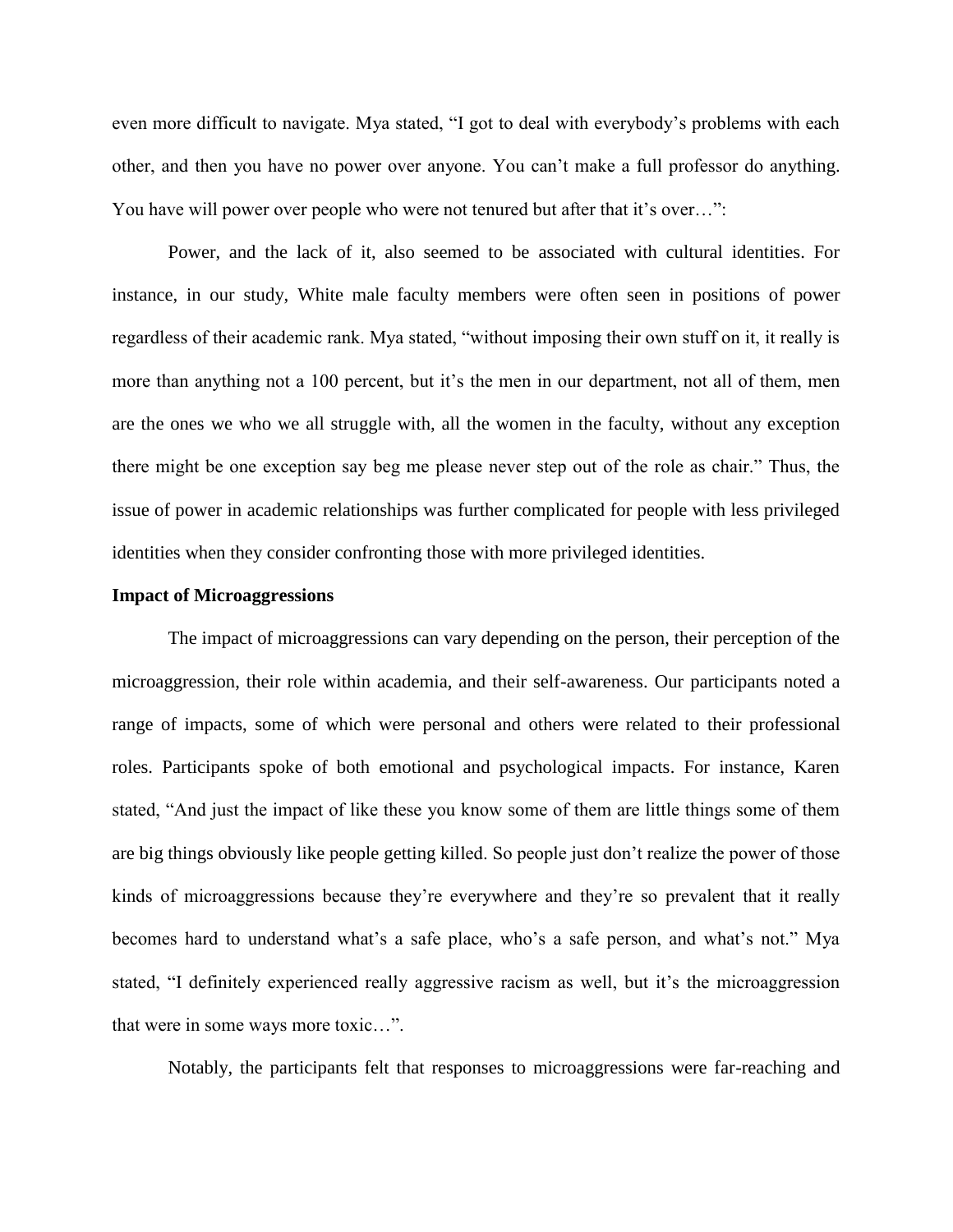influenced career decisions and work relationships. In the case of Olivia, the build up of these negative occurrences led her to switch positions. She stated, "I had adjuncted at other universities but it was my first full time position and then I left and I took a visiting professor somewhere else because I wanted to see like is it better somewhere else and it was." As for the impact on department dynamics, Linda shared, "It's caused some problems in the program relationship wise but everyone is still cheeky."

# **Intersection of Identity**

Participants described microaggressions related to a variety of identity statuses including race, gender, sexual orientation, and ability. Claire recalled a time when she was misidentified as a secretary, "She came and said hi, I said hi to her. She was a White female and she asked me was I his secretary. And so, I just sat there and looked at her and I kind of looked up where the door jam or whatever is and has my name right above and when she saw it she was terrified. She said, 'I am so sorry.'" Claire perceived this to be a microaggression based on race in that the student did not assume she was a faculty member. Rather, the student assumed that she was the secretary, presumably because Claire is a female and African American.

It is important to note that not only did the participants talk about the microaggressions committed against them, they also recalled instances when they committed them against others. Mya recalled a time when she committed a microaggression against a student related to her disability.

I was so humiliated that I couldn't believe I did it and it was with a student in a wheelchair. I was not aware of my discomfort with her being in a wheelchair. It was the first student we had, or that I had in a wheelchair and if I'm walking backwards I make the 'beep, beep' noises like trucks do going backwards and I made that noise.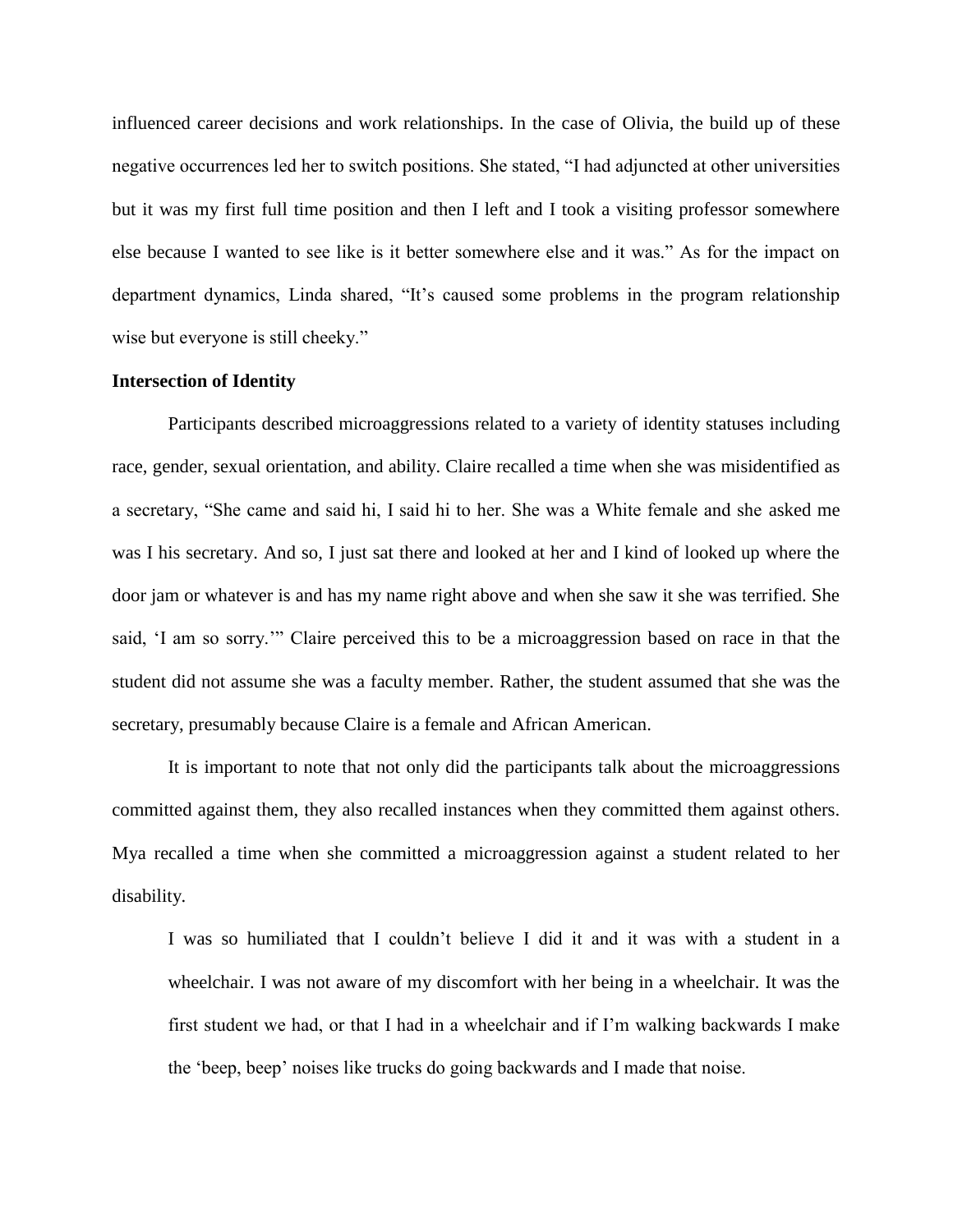Karen gave an example of a time when she committed a microaggression against an African American male colleague, "He said, "Can I stop by your office?" And I was working on this like really tedious, ridiculous document that I had to get turned in. I was like oh yeah feel free I'll be here just slaving away." Similar to moments of being the victim of microaggressions, when counselor educators were the perpetrators the incidents centered around a range of identity statuses (e.g., race, disability).

#### **Discussion**

The current study investigated women counselor educators' experiences with microaggressions. These experiences included times when they were the recipients of microaggressions as well as instances when they had committed them against colleagues and/or students. Overall, the participants seemed more readily able to recall instances where microaggresssions were committed against them as opposed to when they committed microaggressions, so many of the current findings reflected their experiences as recipients rather than perpetrators.

# **Relationship of Current Findings to Existing Literature**

It is important to discuss the findings from the current study within the context of how they relate to what is known about microaggressions from existing literature. The experiences of women counselor educators with microaggressions confirm some existing literature and provide additional information. First, the findings from the current study indicate that women counselor educators experience microaggressions and even commit microaggressions against others. This confirms existing studies that focused on Black and African American faculty (Cartwright et al., 2009; Constantine et al., 2008). The current findings suggest that microagressions are not exclusively racially motivated as participants in this study represented diverse racial and ethnic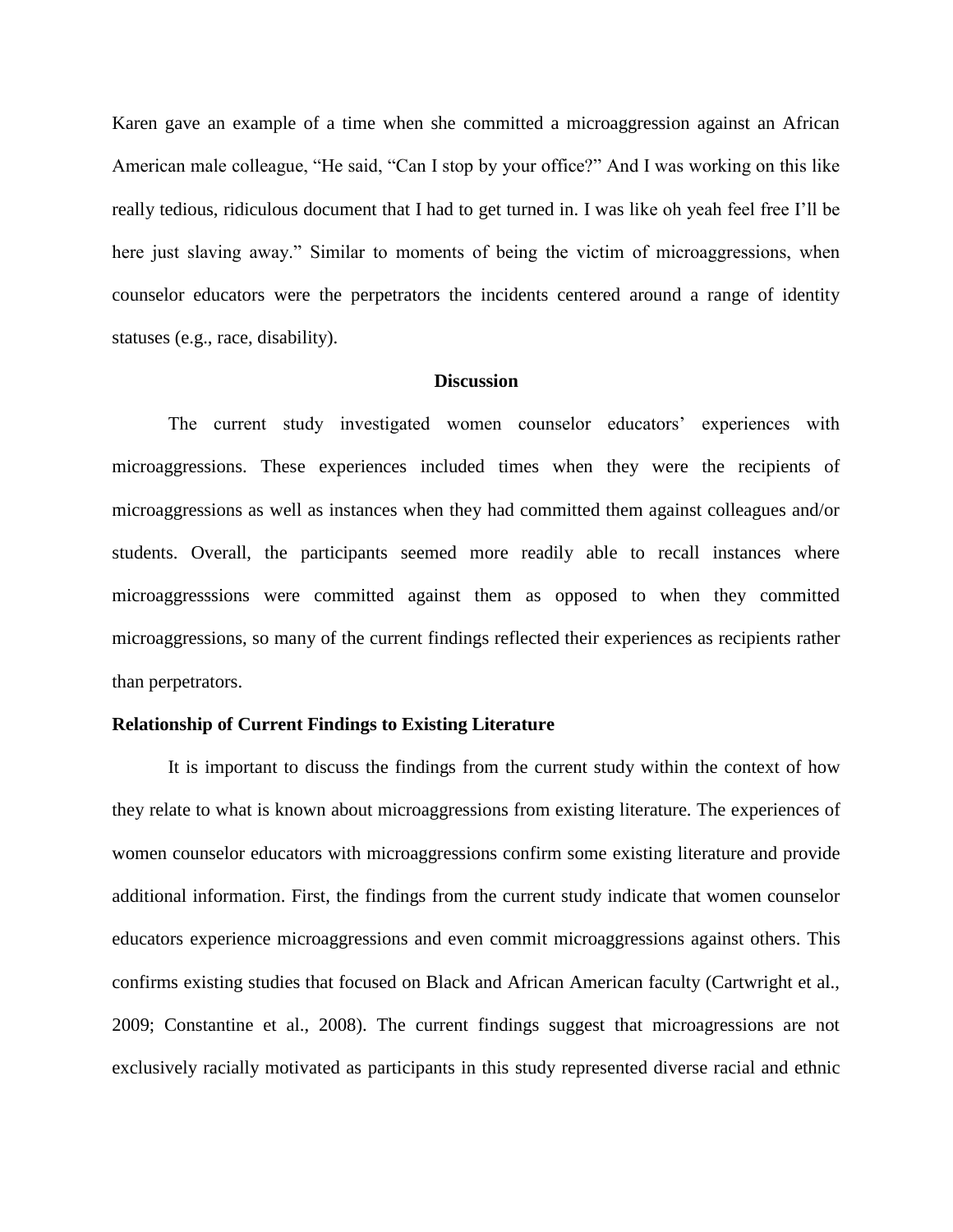groups.

Further, the current findings add to the literature regarding the responses stemming from microaggressions. The participants' responses supported existing literature that asserts that the most common response to microaggressions is no response (Sue, 2010). The participants, in most situations, did not challenge the perpetrator. Their reasons ranged from feeling apprehensive because they could not actually prove the discriminatory nature of the microaggression to fearing potential negative consequences on their careers. Similar to Constantine et al. (2008) our findings indicate that women counselor educators chose to place their energy in seeking support from friends, family, colleagues, and others instead of confronting the perpetrator.

Within the culture of academia, the complexity of power may help explain some of the dynamics in our results. Faculty may feel especially vulnerable in confronting those in positions of power. For example, pre-tenured faculty in the study seemed hesitant to confront tenured faculty and those with more seniority. It is also important to note that one's academic position or role in the department did not necessarily create a sense of safety and power for the women. For example, two of the participants were female, racial/ethnic minority department chairs and yet experienced microaggressions from their colleagues. These microaggressions challenged their authority as department chairs and left them feeling hopeless about enacting change. Most of the insults and undermining of power came from their male colleagues. It is not enough to simply address power differentials within academia. One must also consider how faculty's intersections of identity (e.g., gender, race/ethnicity) also contribute to their experiences (Crenshaw, 1989). Researchers report that aside from being underrepresented in higher education, African American faculty are often situated into positions of service, with increased responsibility and minimal power (Cartwright et al., 2009; Constantine et al., 2008; Pittman, 2012). Female faculty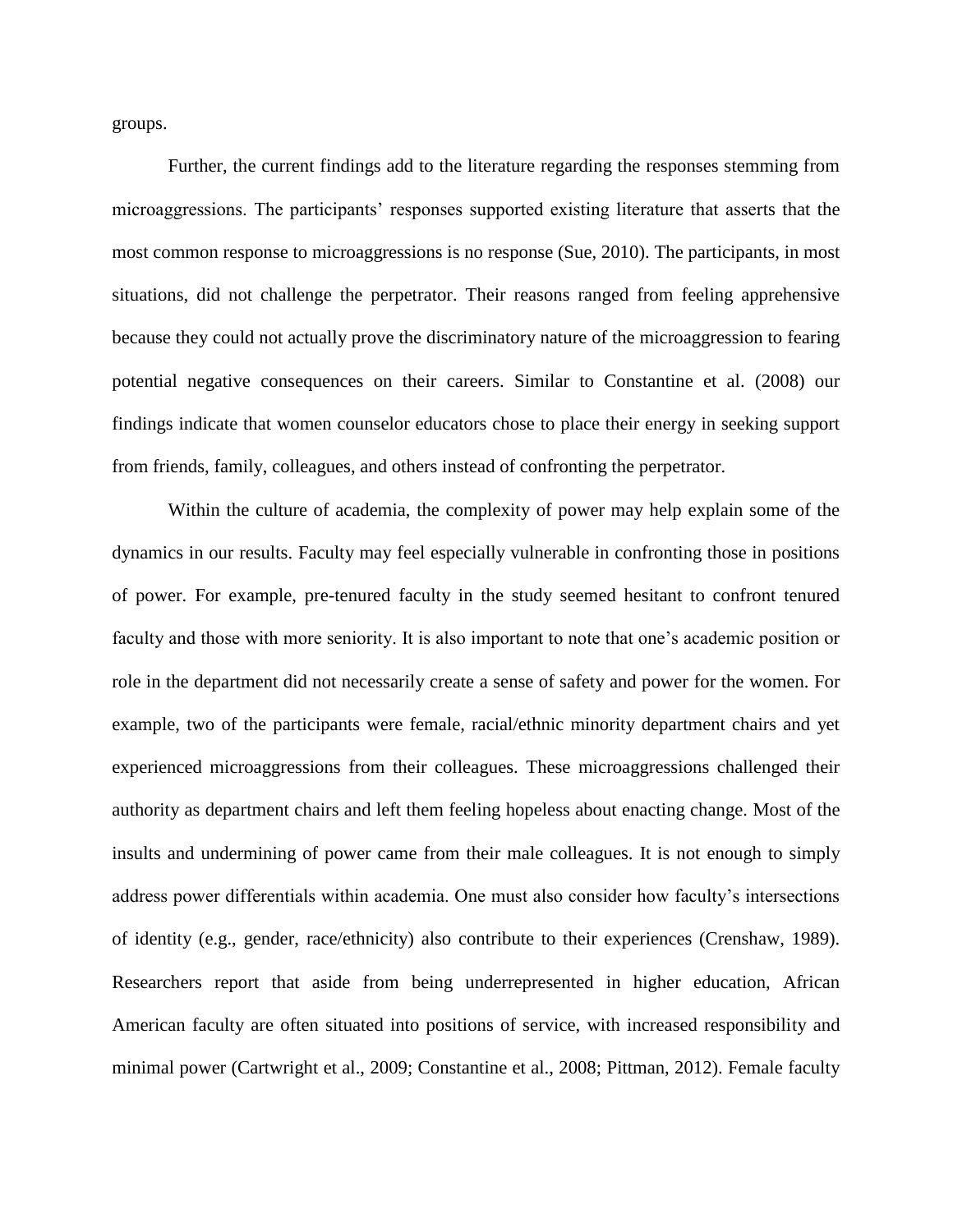are often relegated into caretaking roles within their department, university, and among students (Valian, 2005). Underrepresented faculty tend to struggle with the imposter syndrome, feeling as if they are unworthy to hold the positions they have earned. These feelings of unworthiness are problematic as they can hinder success amongst faculty of color (Dancy & Jean-Marie, 2014). Microaggressions may exasperate these feelings of not belonging and perpetuate systems that make it difficult for women to be successful in higher education settings.

# **Implications for Counselor Educators**

Within counselor education, there exists a great need to increase education and awareness about microaggressions. The Multicultural and Social Justice Counseling Competencies challenge counselors to be aware of the ways in which they are privileged and oppressed (Ratts, Singh, Nassar‐McMillan, Butler, & McCullough, 2016). Having an awareness of self first, may be an important step in recognizing the existence and impact of microaggressions in the counselor education profession. An increased awareness may then drive counselor educators to seek additional education on microaggressions (Arredondo et al., 1996). Malott, Paone, Schaelfe, and Gao (2015) suggested several activities specifically focused on racial microaggressions within counselor training. We propose that these activities could be expanded to address a variety of types of microaggressions, in order to account for diversity and intersectionality (Crenshaw, 1989) and should not only be done with students but faculty as well. Counselor educators could utilize participants' experiences in the current study to develop case scenarios to facilitate dialogue between colleagues on their reactions and hypothetical and ideal response(s) and resolutions.

As the search for minority representation amongst faculty within higher education continues to increase, the lack of sufficient support remains. Although faculty may yearn for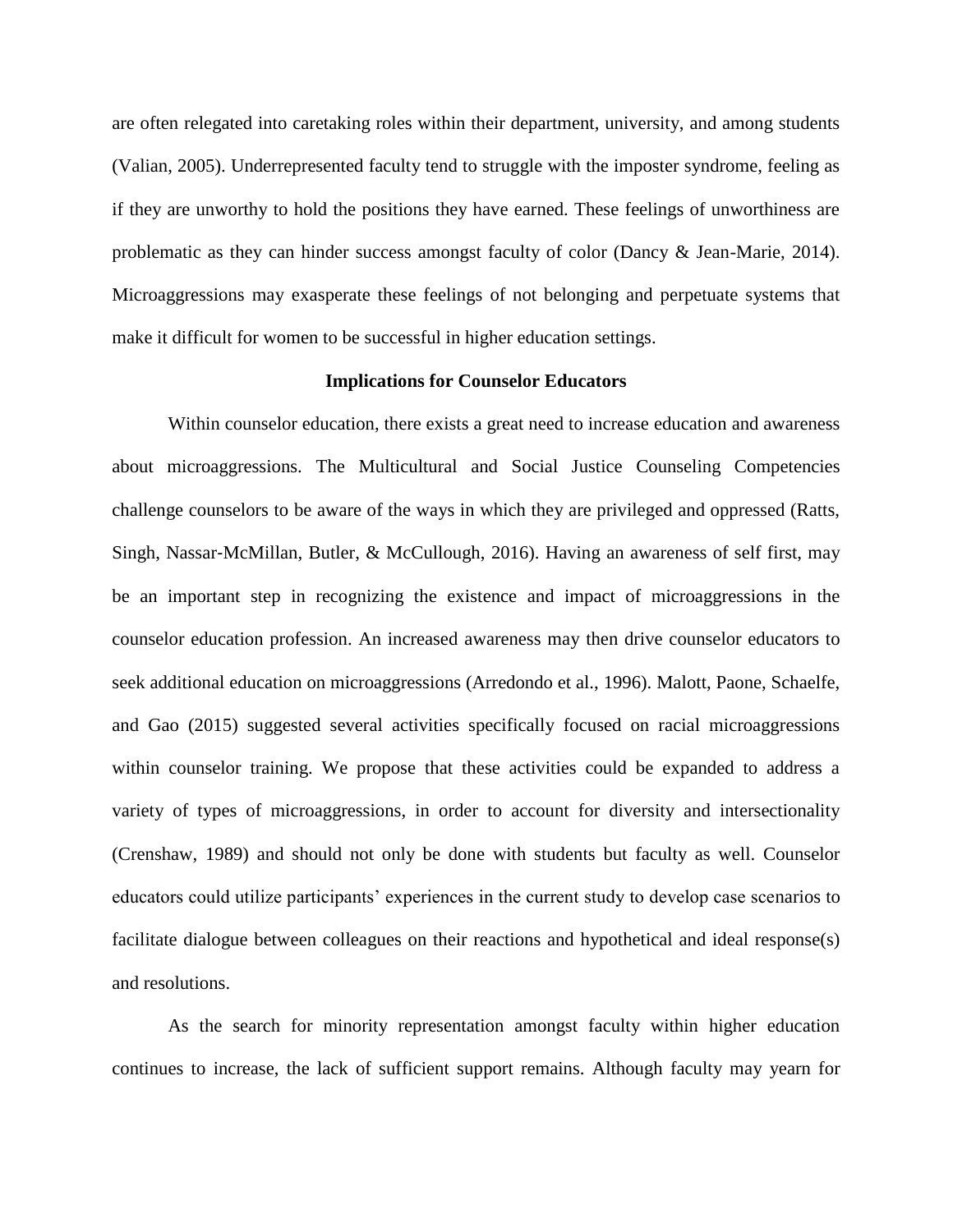mentoring and these relationships prove to be beneficial for faculty from underrepresented groups (Lloyd-Jones, 2014) the underrepresentation and challenging experiences of minority and women in the professoriate may complicate the process of finding a mentor. Systemic oppression and microaggressions in higher education, compounded with position-related pressures, evaluations, and promotion and tenure stress renders a demanding work environment (Pittman, 2012). Based on participants' experiences in this study, it is likely that microaggressions may be an important contributor to these more toxic and stressful environments. As a result, Cartwright et al. (2009) stressed the need for mentoring relationships between faculty, as a tool for coping with the incidents and effects of microaggressions. Our findings indicate one of the most popular responses from women counselor educators is to seek support from each other and/or other allies when microaggressive incidents occur. This may be problematic for two reasons. The lack of diversity may make it difficult to identify culturally relatable peers and if they are experiencing microaggressions themselves they may feel overwhelmed and less able to provide support. Mentoring relationships are often held outside of the counseling fields, due to the lack of minority representation amid the faculty, as well as strained cross-cultural relationships (Cartwright et al., 2009; Constantine et al., 2008).

#### **Implications for Future Research**

There are a plethora of opportunities to expand the current research study to investigate the phenomenon of microaggressions in counselor education. Specifically, since the sample only consisted of women participants, future researchers could replicate the current study and include men counselor educators. In addition, future studies could examine the experiences of faculty at different types of institutions (e.g., HBCUs, HSIs, faith-based, teaching-focused, research intensive) and programs (e.g., master's level, doctoral level). Also, it seems that the complexity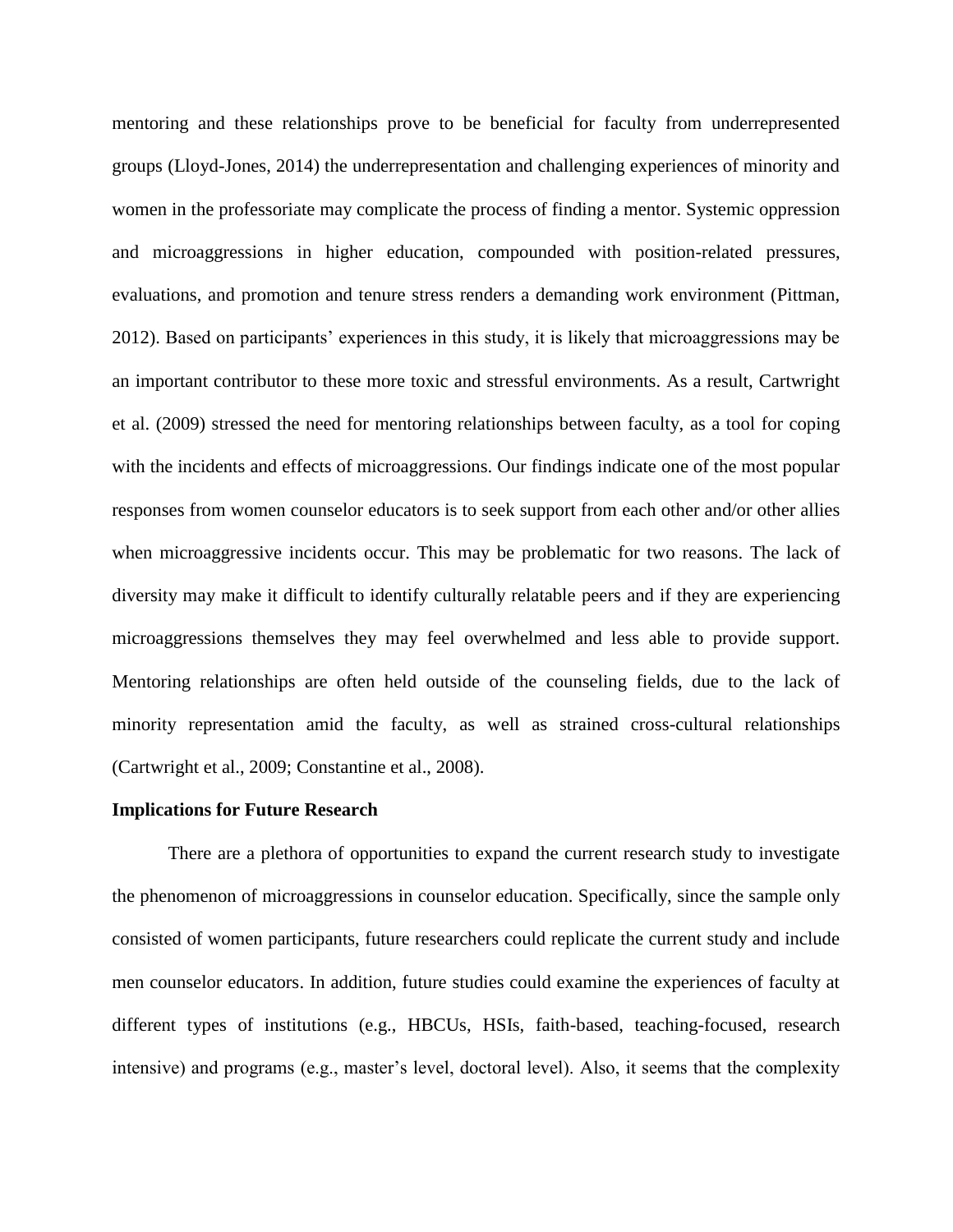of power in academic systems was a focal point for the participants. Future researchers could study power more in detail. For example, researchers could compare experiences of doctoral students with those of faculty members. Future research could also consider the intersection of other identities such as ability status and sexual orientation for women in counselor education. Since qualitative research often serves as a foundation for future quantitative studies, researchers could investigate factors (e.g., racial identity development) that may predict counselor educators' experiences, both committing and responding to microaggressions.

# **Limitations**

It is important to acknowledge the limitations that exist within the current study. First, we only collected data from single interviews. Focus groups could have potentially added more to the findings. The study included seven participants. While this is an acceptable number in qualitative traditions, it is possible that having more participants may have contributed to the breadth and depth of the data. Moreover, all of the interviews were conducted via phone rather than face-to-face. It is unclear how this method of data collection may have impacted the participants' responses. Also, although we used a semi-structured interview protocol, interviews were conducted by both the first and the second author individually. The difference approaches in interviews may have impacted the process in some way. These limitations may inform future research possibilities.

#### **Conclusion**

This study explored women counselor educators' experiences with microaggressions. Investigating the sending and receiving of microaggressions in the academic environment can illuminate aspects of academic culture related to the concepts of power, privilege, and marginalization at intersections of one's identity. As higher education continues to focus on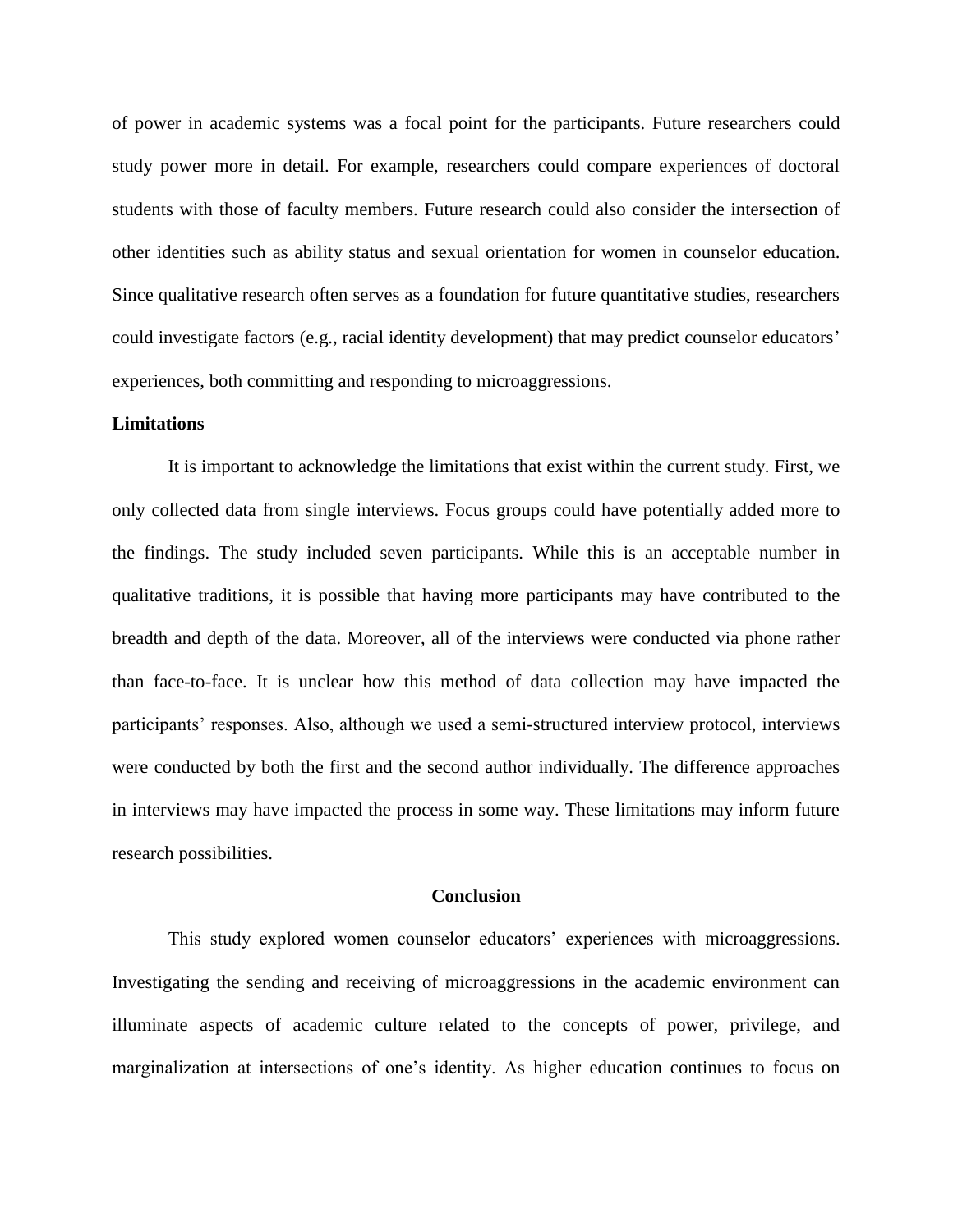recruitment and retention of diverse faculty, studies such as these, help provide important contextual information to the experiences of underrepresented faculty. Specifically, because of the deleterious effects of microaggressions, it is important to continue to learn more about why they occur, how people respond, and the resulting impacts on relationships in academic settings.

References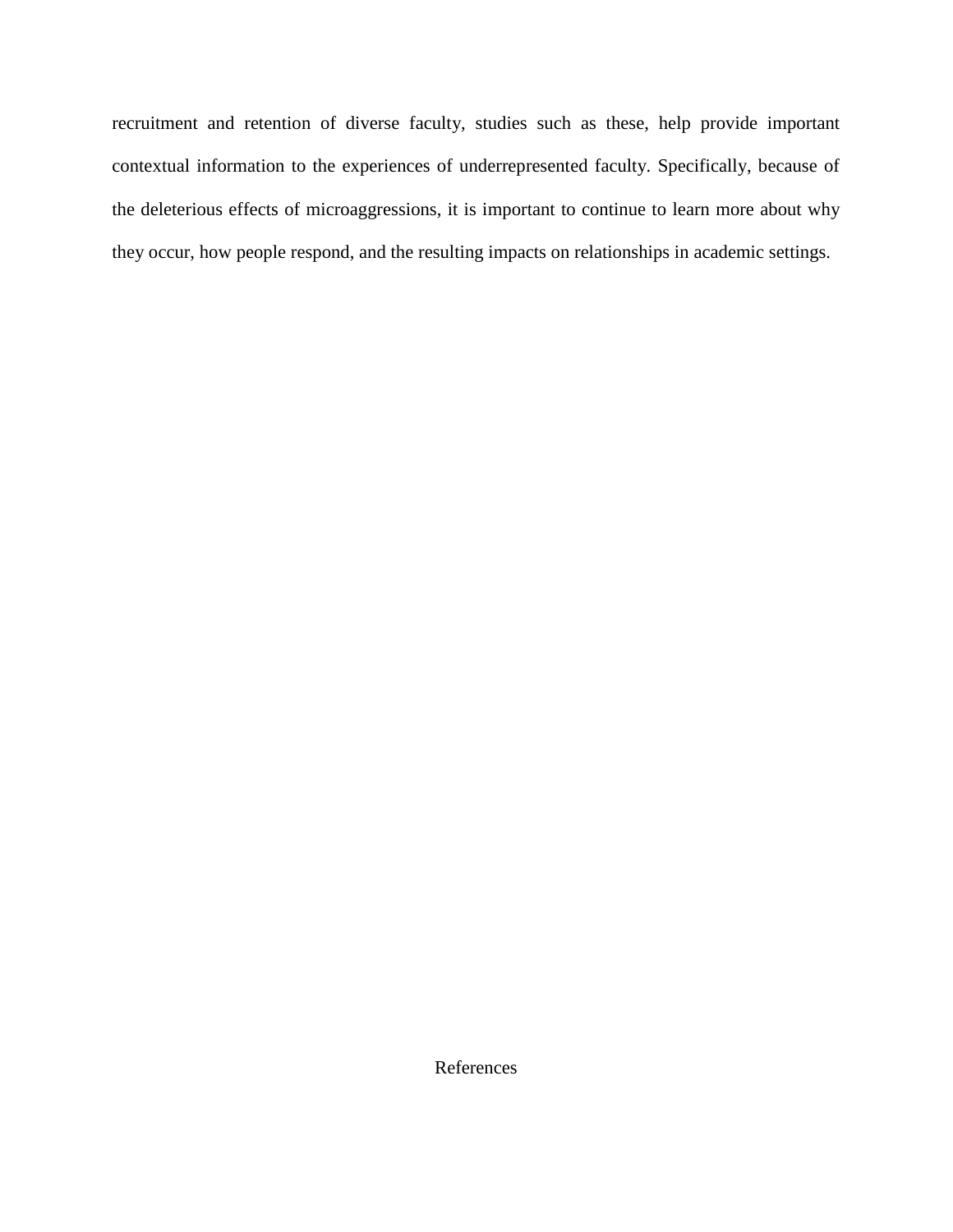American Counseling Association (ACA). (2014). *ACA code of ethics.* Alexandria, VA: Author.

- Arredondo, P., Toporek, R., Brown, S. P., Jones, J., Locke, D. C., Sanchez, J., & Stadler, H. (1996). Operationalization of the multicultural counseling competencies. *Journal of Multicultural Counseling and Development*, *24*(1), 42-78. [https://doi.org/10.1002/j.2161-](https://doi.org/10.1002/j.2161-1912.1996.tb00288.x) [1912.1996.tb00288.x](https://doi.org/10.1002/j.2161-1912.1996.tb00288.x)
- Cartwright, B. Y., Washington, R. D, & McConnell, L. R. (2009). Examining racial microaggressions in rehabilitation counselor education. *Rehabilitation Education, 23*(2), 71-182.<https://doi.org/10.1891/088970109805029996>
- Constantine, M. G., Smith, L., Redington, R. M., & Owens, D. (2008). Racial microaggressions against Black counseling and counseling psychology faculty: A central challenge in the multicultural movement. *Journal of Counseling & Development, 86*, 348–355. <https://doi.org/10.1002/j.1556-6678.2008.tb00519.x>
- Council for Accreditation of Counseling and Related Educational Programs. (2017). *2016 annual report.* Alexandria, VA: Author.
- Crenshaw, K. (1989). Demarginalizing the intersection of race and sex: A Black feminist critique of antidiscrimination, doctrine, feminist theory, and antiracist politics. *University of Chicago Legal Forum, 1*(8), 139-167. Retrieved from <http://chicagounbound.uchicago.edu/cgi/viewcontent.cgi?article=1052&context=uclf>
- Creswell, J. W. (2013). *Research design: Qualitative, quantitative, and mixed methods approaches*. Thousand Oaks, CA: Sage.
- Dancy, T. E., & Jean-Marie, G. (2014). Faculty of color in higher education: Exploring the intersections of identity, impostorship, and internalized racism. *Mentoring & Tutoring: Partnership in Learning, 22*(4), 354-372. <https://doi.org/10.1080/13611267.2014.945736>
- de Lourdes Machado-Taylor, M., White, K., & Gouveia, O. (2014). Job satisfaction of academics: Does gender matter? *Higher Education Policy*, *27*(3), 363-384. doi:10.1057/hep.2013.34
- Deutsch, F. M., & Yao, B. (2014). Gender differences in faculty attrition in the USA. *Community, Work & Family*, *17*(4), 392-408. <https://doi.org/10.1080/13668803.2014.885880>
- Duntley-Matos, R. (2014). Transformative complicity and cultural humility: De- and reconstructing higher education mentorship for under-represented groups. *Qualitative Sociology, 37*(4), 443-466. doi:10.1007/s11133-014-9289-5
- Finklestein, M. J., Conley, V. M., & Schuster, J. H. (2016). *Taking the measure of faculty diversity.* New York, NY: TIAA Institute.
- Hays, D. G., & Singh, A. A. (2012). *Qualitative inquiry in clinical and educational settings.*  New York, NY: Guilford Press.
- Hermann, M. A., Ziomek-Daigle, J., & Dockery, D. J. (2014). Motherhood and counselor education: Experiences with work–life balance. *Adultspan Journal, 13*(2), 109-119. doi:10.1002/j.2161-0029.2014.00030.x
- Hernández, P., Carranza, M., & Almeida, R. (2010). Mental health professionals' adaptive responses to racial microaggressions: An exploratory study. *Professional Psychology: Research and Practice, 41*(3), 202-209. doi:10.1037/a0018445
- Hill, N. R., Leinbaugh, T., Bradley, C., & Hazler, R. (2005). Female counselor educators: Encouraging and discouraging factors in academia. *Journal of Counseling & Development*, *83*(3), 374-380.<https://doi.org/10.1002/j.1556-6678.2005.tb00358.x>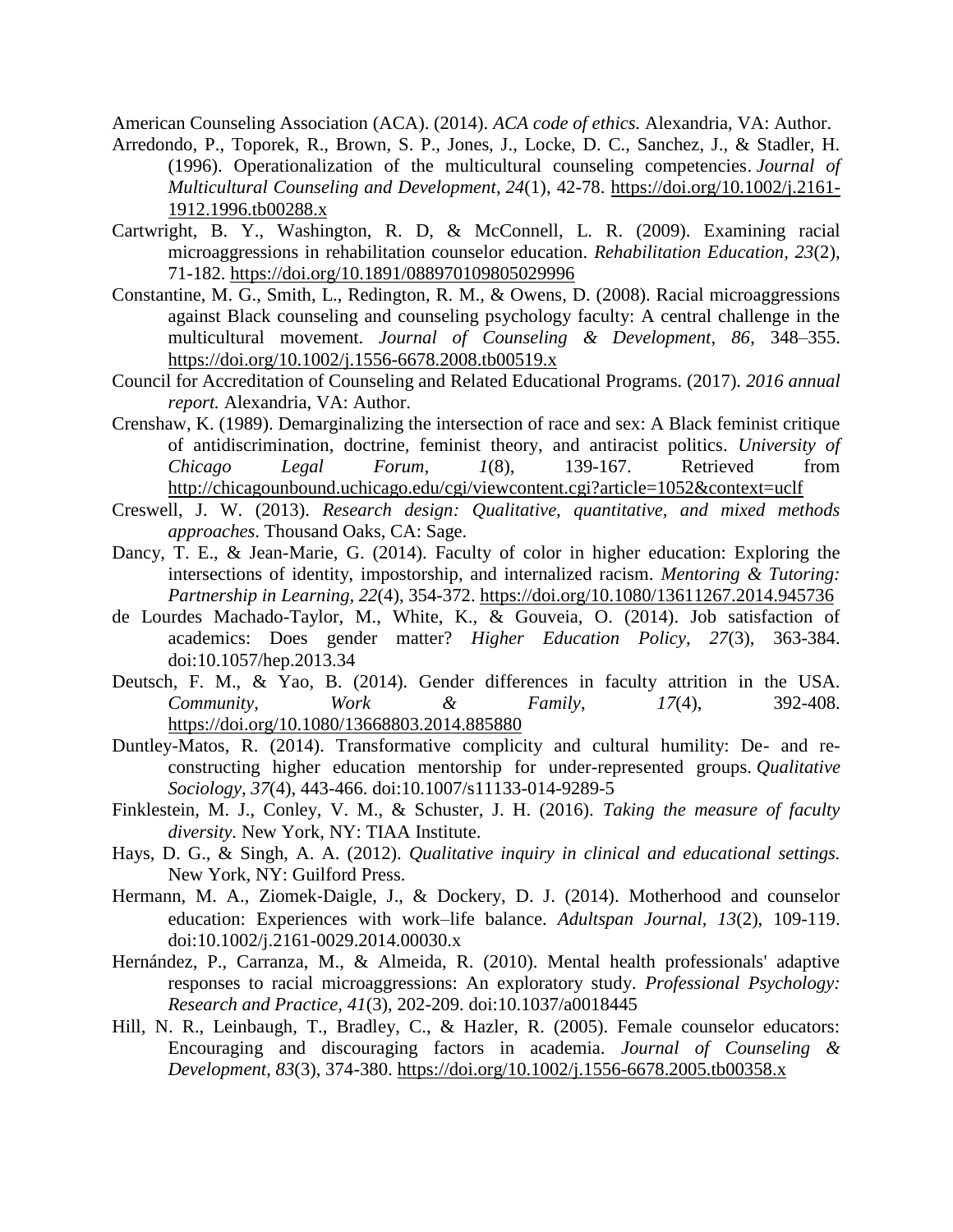- Kena, G., Hussar, W., McFarland, J., de Brey, C., Musu-Gillette, L., Wang, X., … Dunlop Velez, E. (2016). The Condition of Education 2016 (NCES 2016-144). *U.S. Department of Education, National Center for Education Statistics*. Washington, DC. Retrieved from [http://nces.ed.gov/pubsearch.](http://nces.ed.gov/pubsearch)
- Lloyd-Jones, B. (2014). African-American women in the professoriate: Addressing social exclusion and scholarly marginalization through mentoring. *Mentoring & Tutoring: Partnership in Learning*, *22*(4), 269-283. <https://doi.org/10.1080/13611267.2014.945737>
- Malott, K. M., Paone, T. R., Schaefle, S., & Gao, J. (2015). Is it racist? Addressing racial microaggressions in counselor training. *Journal of Creativity in Mental Health, 10*(3), 386-398.<https://doi.org/10.1080/15401383.2014.988312>
- Moustakas, C. (1994). *Phenomenological research methods*. Thousand Oaks, CA: Sage Publications, Inc.
- Nadal, K. L., Davidoff, K. C., Davis, L. S., Wong, Y., Marshall, D., & McKenzie, V. (2015). A qualitative approach to intersectional microaggressions: Understanding the influences of race, ethnicity, gender, sexuality, and religion. *Qualitative Psychology, 2*(2), 147–163. <https://doi.org/10.1037/qup0000026>
- Nelson, M. L., Englar-Carlson, M., Tierney, S. C., & Hau, J. M. (2006). Class jumping into academia: Multiple identities for counseling academics. *Journal of Counseling Psychology*, *53*(1), 1 – 14. [http://dx.doi.org/10.1037/0022-0167.53.1.1](https://psycnet.apa.org/doi/10.1037/0022-0167.53.1.1)
- Pittman, C. T. (2012). Racial microaggressions: The narratives of African American faculty at a predominantly White university. *The Journal of Negro Education, 81*(1), 82-92. <https://doi.org/10.1037/qup0000026>
- Ratts, M. J., Singh, A. A., Nassar‐McMillan, S., Butler, S. K., & McCullough, J. R. (2016). Multicultural and social justice counseling competencies: Guidelines for the counseling profession. *Journal of Multicultural Counseling and Development*, *44*(1), 28-48. <https://doi.org/10.1002/jmcd.12035>
- Schmaling, K. B. (2007). Gender microaggressions in higher education: Proposed taxonomy and change through cognitive-behavioral strategies. *Forum on Public Policy*, 1-17.
- Solorzano, D., Ceja, M., & Yosso, T. (2000). Critical race theory, racial microaggressions, and campus racial climate: The experiences of African American college students. *The Journal of Negro Education, 69*(1/ 2), 60 –73.
- Sue, D. W. (2010). *Microaggressions in everyday life: Race, gender, and sexual orientation*. Hoboken, NJ: John Wiley & Sons.
- Sue, D. W., & Capodilupo, C. M. (2008). Racial, gender, and sexual orientation microaggressions: Implications for counseling and psychotherapy. In D.W. Sue & D. Sue (Eds.), *Counseling the culturally diverse: Theory and practice*. Hoboken, NJ: John Wiley & Sons.
- Trepal, H. C., & Stinchfield, T. A. (2012). Experiences of motherhood in counselor education. *Counselor Education and Supervision, 51*(2), 112-126. [https://doi.org/10.1002/j.1556-](https://doi.org/10.1002/j.1556-6978.2012.00008.x) [6978.2012.00008.x](https://doi.org/10.1002/j.1556-6978.2012.00008.x)
- U.S. Department of Education, National Center for Education Statistics. (2016). *The Condition of Education 2016* (NCES 2016-144), [Characteristics of Postsecondary Faculty.](https://nces.ed.gov/programs/coe/indicator_csc.asp)
- Young, K., Anderson, M., & Stewart, S. (2015). Hierarchical microaggressions in higher education. *Journal of Diversity in Higher Education, 8*(1), 61-71. <http://dx.doi.org/10.1037/a0038464>
- Valian, V. (2005). Beyond gender schemas: Improving the advancement of women in academia.